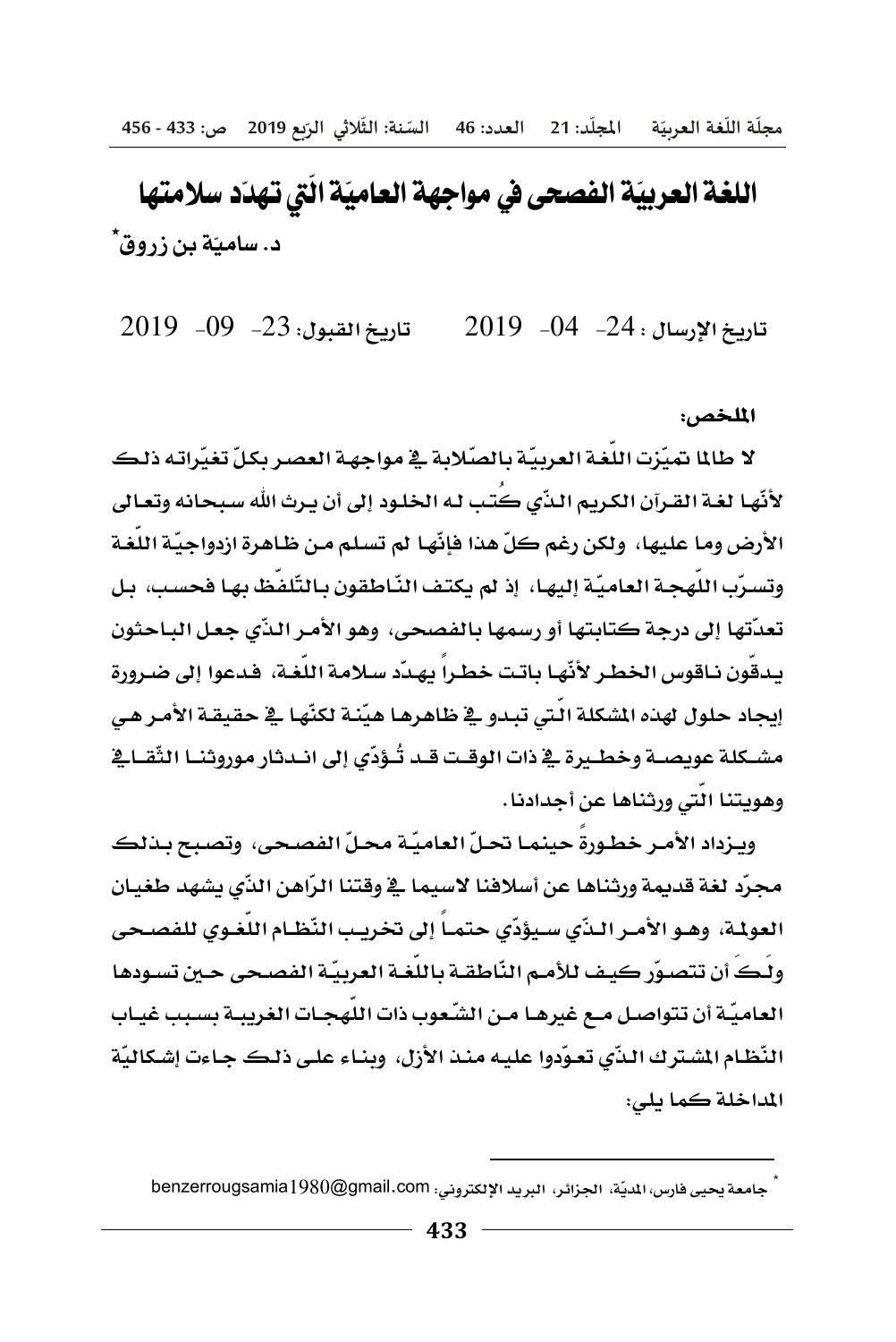- مـاهي آثـار طغيـان العاميّـة علـي اللّغـة العربيّـة الفصـحي؟ وكيـف يمكـن مواجهــة هــده الصّـعاب الــتي تهــدّد ســلامـة اللغــة العربيّــة؟ ومــا السّـبل النّـاجعــة **#3؟** 

+ ما الدّور الذّي يمكن أن تؤدّيه المؤسّسات التّعليميّة من مدارس وجامعـات **لايحاد حلول ل***هذه* **المشكلة؟** 

ا**لكلمـات المفتاحيّة: الفصحي- العاميّة- آثـار العولمة- لتخريــــ- لظـام** اللغة- الحلول وال*سنّ*ل.

**Summary:** The arabic language is the language of the Holy Quran, which was written by eternity, until God inherits the earth and what is on it, but despite all this, it has not been removed from the phenomenon of duality of language and leaked the colloquial language to it. But they have written it to the point of writing it or drawing it in the psalms, which made the researchers sound the alarm because they are a threat to the safety of the language. They called for the need to find solutions to this problem, which appears to be easy, but in fact it is a very serious problem. Time Which may lead to the disappearance of our cultural heritage and identity we inherited from our ancestors, and it becomes more dangerous when the vernacular replace the traditional language, and thus become just an old language inherited from our ancestors, especially in our present time, which is witnessing the tyranny of globalization, which will inevitably lead to the destruction of the language system of the Passover, You can imagine how the classical Arabicspeaking nations, when spoken by the vernacular, can communicate with other peoples with strange dialects because of the absence of the common system that they have become accustomed to since eternity.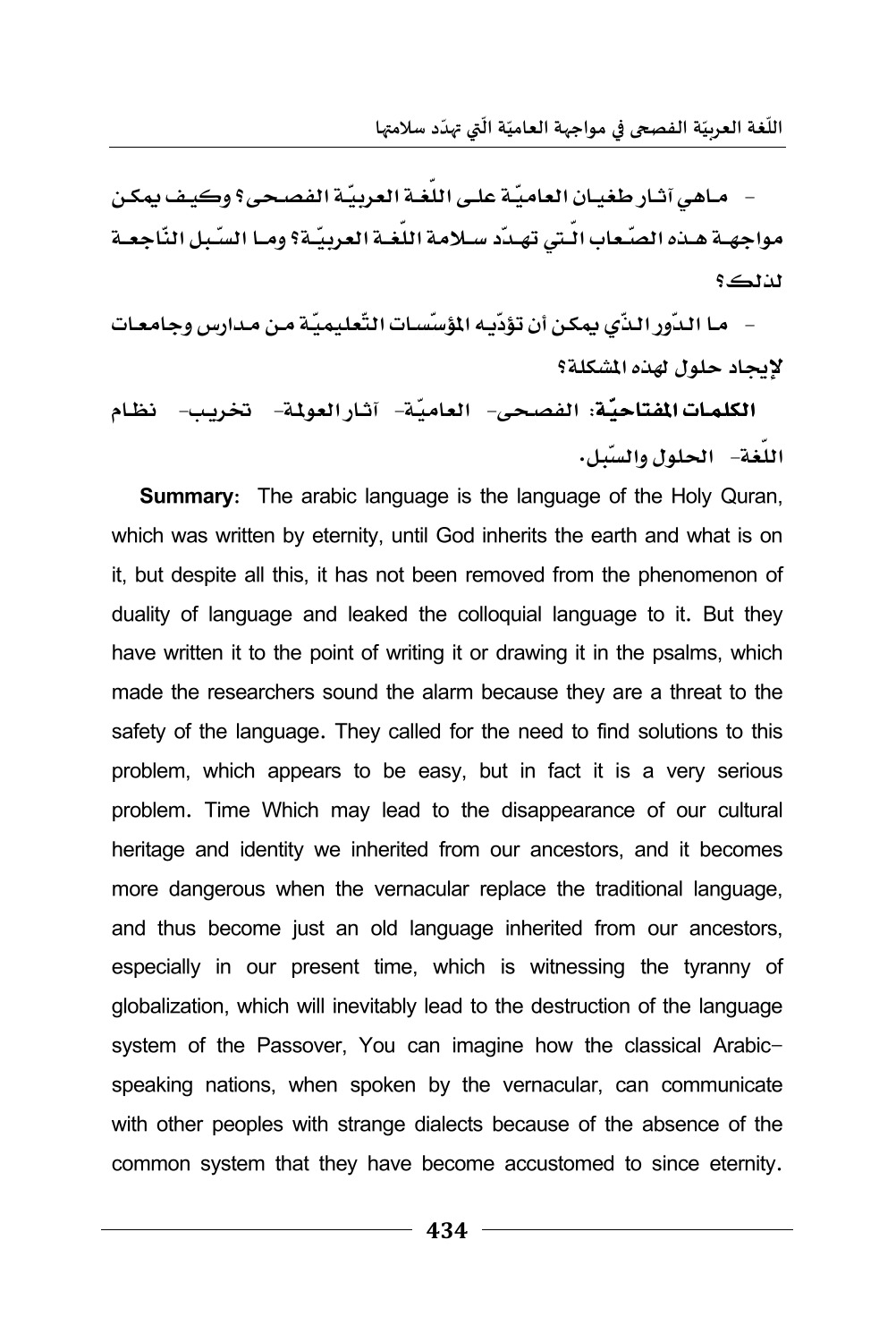Consequently, the problem of intervention is as follows:  $-$  What are the effects of colloquial tyranny on classical Arabic? How can these difficulties that threaten the integrity of the Arabic language be addressed? What are the means of doing so? - What role can educational institutions play in schools and universities to find solutions to this problem? Keywords: classical-colloquial-effects of globalizationsabotage-language system-solutions and ways.

تمهيد: نظراً لأهميّة اللّغة العربيّة في بناء الحضارات، ودورهـا العظيم في ترسيخ الموروث الثِّقباقي والفكري، وعبادات وتقاليد العبرب وهنويتهم؛ ارتِأينيا أن نسلِّط الضّوءِ بهـذه الداخلـة علـى التّحـدّيات الَّتى تواجـه لغتنـا العربيّـة \_2ْ يومنـا هـذا الـذّي طغـت فيـه العولـة، ولعـلّ مـن أهـمّ هـذه التّحـديات الـٰتي تواجههـا هـي مشـكلة **العامـّـة** الّـتي باتـت تهـدّد سـلامـتها، وكبـانهـا وفصـاحـتها، ومـا زاد مـن خطـورة الوضـــع وتفـاقمـــه هــو تبنّــى الطّبقــة المثقفــة لهــده الظــاهـرة، فالمــرّس يستعملها مع تلامذته، والأستاذ الجامعي مع طلبته، كما أصبحت متداولـة في إذاعاتنــا، والقنــوات التّلفـزيونيّــة و\_2 الخطابــات الرّسميّــة السّياسـيّة والثّقـافيّــة ...وغيرهـا مـن الشّـرائـح المُقفـة، وإنّ لغتنـا الفصـحى اليـوم تعـيش وضـعـاً خطـيراً يسوده الحيرة والاضطراب واللاّستقرار، إنّ لم نقـل حالـة مـن الضّياع، وذلـك كلّه بسبب ظـاهرة الازدواجيّــة اللّغويّــة الّـتي أضـحت مسـيطرة علـى الشّـعوب العربيَّة لما وجدوا في العاميَّة من سهولة في النِّطق واختصار .

ولقــد أجمــع اللُّغويــون علــي أنّ العاميّــة مــا هــي في الأصــل إلاّ تقهقــر عــن الفصحي وانحراف عن قواعدها من أجل التيسير والتّسهيل في النّطق، وهذا الانحـراف قـد يكـون إمّـا صـوتياً، وإمّـا صـرفياً، وإمّـا دلاليـاً، وإنّ محاولـة إبـدال العاميّة محل الفصحي، هـي فج حقيقـة الأمـر محاولـة لتفكيـك وحـدة الأمّـة العربيَّة، وتشتبت الصِّلة بين شعوبها ومن ثمِّ اندثار الموروث الثِّقافي الموحِّد وزواله.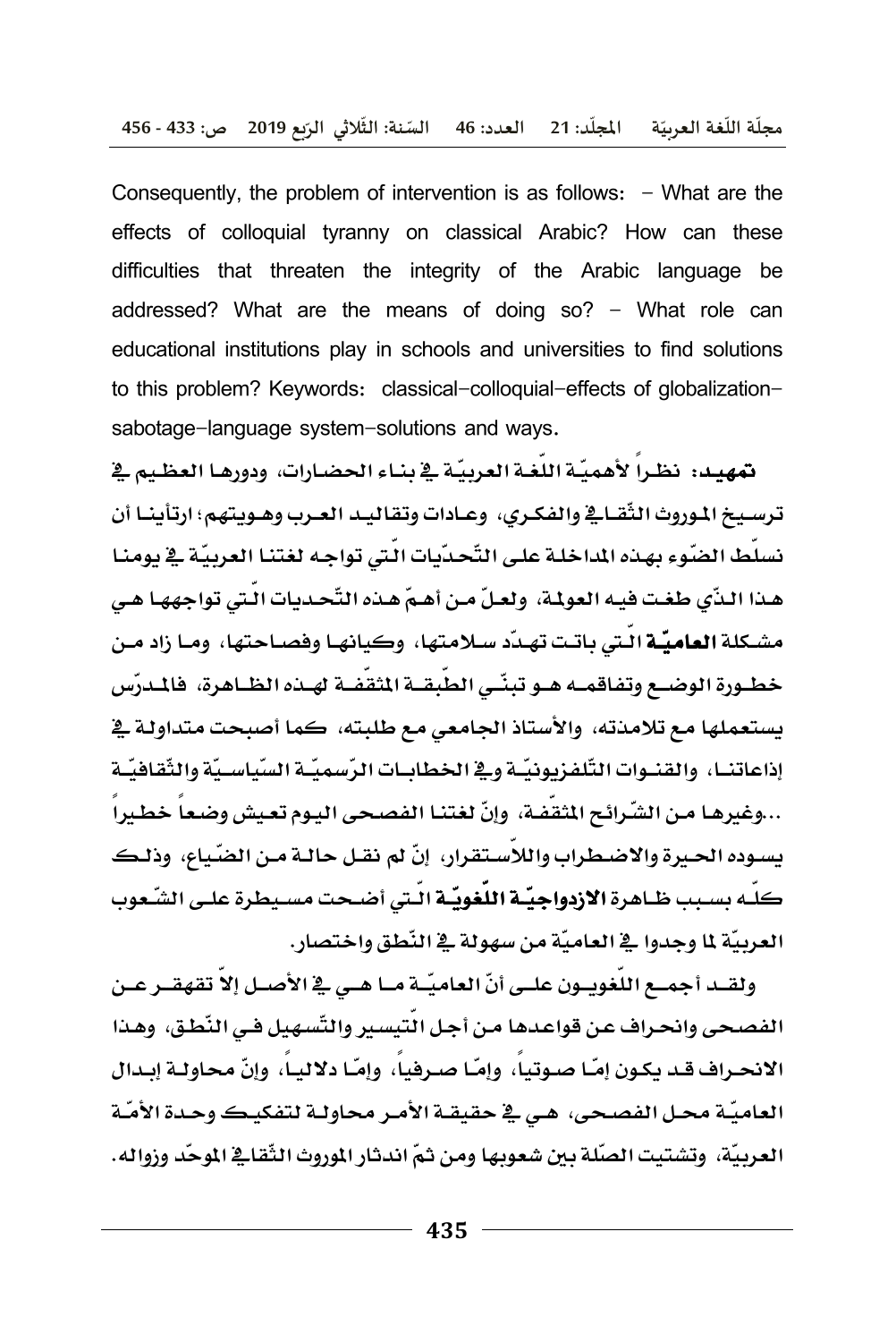ولهذا وجب علينا أن ندقّ ناقوس الخطر، ونحسّس بخطورة هذا الوضع الذّي يبدو في ظاهره هينا، لكنّه في الواقع وضع خطير وعواقبه وخيمة تهدّد الاستقرار. السّياسي والاجتماعي والثّقائ للبلاد مـا دامت اللغـة هـي أحـد عناصـر ومقوّمـات الهويّة الوطنيّة، وهي وعـاء للإسـلام، ورمـز للوحـدة والـتّلاحم بـين أفـراد المجتمـع الواحد، ويجب أن نعمل على إيجاد حلول ناجعة لهذه الشكلة العويصة.

وقبل الشّروع في التّعمّق في الموضوع ينبغي علينا أن نعرّف بعض المصطلحات كاللغـة والفصـحي والعاميّـة واللَّهجـة وازدواجيّـة اللُّغـة بغيّـة توضـيح الصّـورة أكثر، وضبط المفاهيم

### الجسانب النّسطري:

1. تعريف اللُّغة:

أ/ اللُّغة الغةً: اسم ثلاثي على وزن فُعَةٌ، وأصله لُغْوَةٌ على وزن فُعْلَةٌ، فحـدفت لامُه، وهـو مـن الفعـل الثِّلاثـي المتعـبِّي بحـرف: لغـا بكـذا، أي تكلـم؛ فاللغـة هـي التّكلم أي النّطق الإنساني <sup>1</sup>، وهي" أصوات يعبر بها كل قوم عن أغراضهم<sup>" 2</sup>.

بِ/ اصطلاحاً: لم يتّفق اللّغويـون علـى تعريـف واحـدٍ للّغـة، فتعـدّدت الرّؤيّة واختلفت بـاختلاف مـواقفهم وانتمـاءاتهم الفكريّـة، والنّفسـيّة، والدّينيّـة، ولعـلّ السّبب في ذلك يرجع إلى ارتباط علم اللغـة بعلـوم عديـدة كعلـم النّفس، وعلـم الاجتماع، والفلسفة والبيولوجي ...الخ. وقد توسّع القدامي في استعمالها، فراح كلِّ عالمٍ ينظر إلى اللُّغة من زاويَّة العلم الذِّي يبحث فيه، فهناك من نظر إليهـا مـن المنظـور الفلسـفي المنطقـي، وهنـاك مـن نظـر إليهـا مـن الجانـب العقلـي والنّفسي.

ية حين نظر إليها بعضهم الآخر من زاويّة وظيفتهـا ـ2 المجتمـع، ولعـلّ أحسـن تعريف للُّغة هو تعريف ابن جِنِّي الذِّي يقول فيه: " اللُّغة أصوات يعبِّر بها كلِّ قوم عن أغراضهم" <sup>3</sup>، ثمّ تبعه بعد ذلك **أبو الحسن على بن إسماعيل** المروف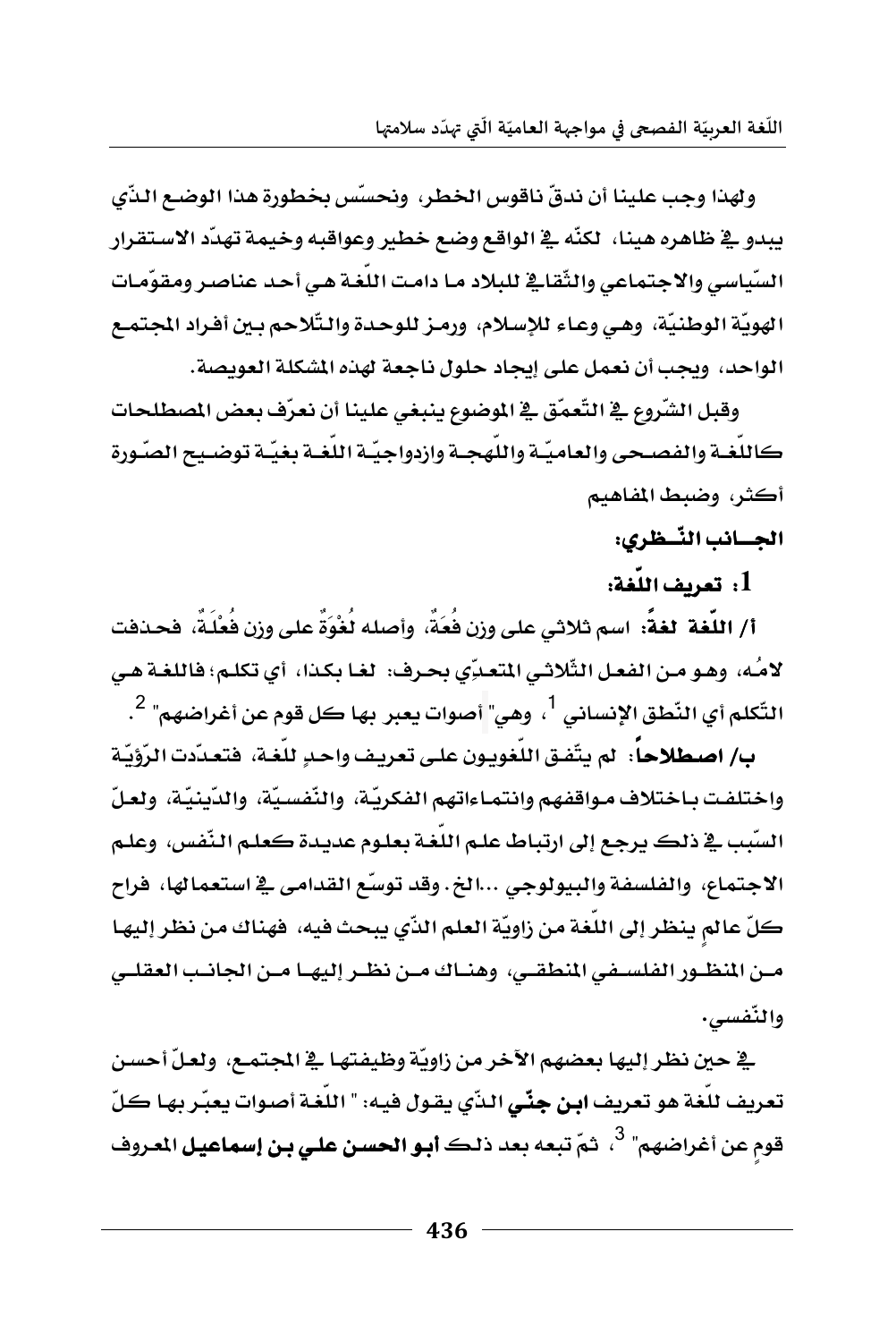مجلَّة اللُّغة العربيّة المجلَّد: 21 العدد: 46 السَّنة: الثَّلاثي الرَّبع 2019 ص: 433 - 456

بابن سبِّدة متأثِّراً به في قوله: " وهذا حدِّ دائر على محدوده محيطاً به، لا يلحقه خلل، إذ كلِّ صوتٍ يعبِّر به عن المني التصوِّرِ في النَّفسِ لغةً، وكلِّ لغة فهي صوت يعبّر به عن المني المتصوّر في النّفس" <sup>4</sup> في حين رأى الفيلسوف **ديكارت** يأنّها : " خاصيّة الإنسـان بمـا هـو حيـوان نـاطق، أي مفكّر، وبمـا هـو حيـوان اجتمـاعي، فهـي تحقـّق ناطقيّة الإنسـان بنسـقيها الفكـر والعمـل، وهـي مـن شمّ تجعلــه أهــلاً لأن أن يكــون خليفــة الله ــِع الأرض، أي أنّهــا الخاصــيّة الـّـتي تميّــز الإنســان عــن ســائـر الحبــوان، (...) وللناطقيّــة- \_ عنــد ديكــارت- \_ ركبـزتــان: ممارسة التّفكير، وممارسة الحياة الاجتماعيّة، فضلاً عن أنّها سبيل الكشف عن النّفس، والغير والكون (...) والكشف فعل كما قال الفلاسفة." <sup>5</sup>

أمَّا أنيس فربحة فينفي أن تكون اللغة مجرِّد صفة عضويَّة في الإنسان فقط بل إنّه يربطهـا بـالجـتمـع، فاللّغـة عنـده" ظـاهـرة بسـيكولوجيّة اجـتماعيّـة ثقـافيّـة مكتسبة ( بحسب الحيط الذّي يعيش فيه) لا صفقة بيولوجيّة ملازمـة للفـرد تتألَّف من مجموعة من رموز صوتيَّة لغويَّة اكتسبت عن طريق الاختبار معاني مقرّرة \_2ْ النّهن، وبهذا النّظام الرّمزي الصّوتي تستطيع جماعـة مـا أن تتفـاهم وتتفاعل، وباللُّغـة فقـط صـار الإنسـان إنسـاناً، وباللُّغـة فقـط تطـوّرت الحضـارة وتقدّم العمران، وبلـغ العقل الإنساني ذروته، فدرس اللُّغة درساً علمياً فلسفياً في الانسان وفكره". <sup>6</sup>،

وهـذا مـا ذهـب إليـه أيضـاً **إبـراهيم أنـيس** إذ يـقـول: " (اللُّغـة) اكتسـبت مـع البزِّمن صيفةُ أسمي وأرقِي من مجبرِّدِ الرِّمزيَّـة، الأنَّهـا اتَّصِيلت بخبواطرِ النَّباس وأفكارهم، وأصبحت جزءا من هذه الأفكار" <sup>7</sup>

<u>ِ لا حين - يختصرها جفونز لا قوله هي: " وسيلة للتّواصل، وأداة للتّسجيل</u> ومساعد آلى للتّفكير" <sup>8</sup> ونستنتج من خلال هـذا التّعريـف أنّ **جفـونز** يحـدّد ثـلاث وظائف للُّغة وهي على التَّرتيب: وظيفـة التَّواصل، ووظيفـة التَّسـجيل، وأخيرا وظيفة التّفكير.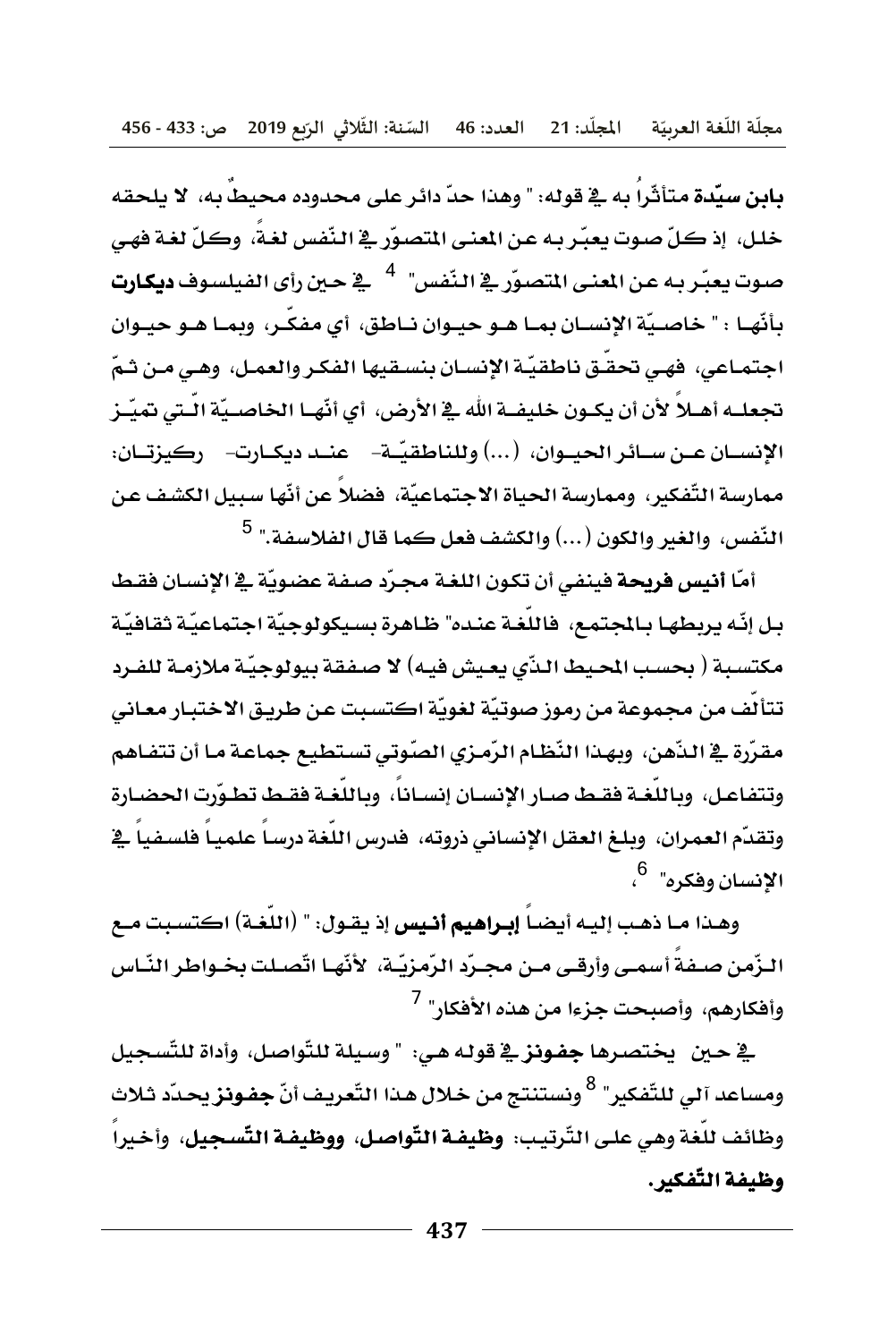اللُّغة العربيّة الفصحي في مواجهة العاميّة الَّتي تهدّد سلامتها

2ـ تعريف العربيّة الفصحي: العربيّة الفصحي هي اللّغة الّتي نستعملها. البوم فج كتاباتنا وخطبنا، وإذاعاتنا وصحفنا، وهي نفسها اللُّغة الَّتي كانت تُنظم بها القصائد، ويخطب بها قبل الإسلام، وفي هذا الصدد يقـول محمّد البرازي: هـي" لغـة الكتـاب الـتي تـدوّن بهـا المؤلّفـات والصّحف والمجلَّـات وشـؤون القضاء، والتّشريع والإدارة، ويؤلّف بهـا الشّعر والنّثـر، وتُستخدم في الخطابـة والتّـدريس." <sup>9</sup>، وهــدا يعــني أنّ الفصــحي هــي اللّغــة الرّاقيّــة الّـتي تُســتخدم <u>ـ</u>ـة البر وتوكولات الرّسميّة، والمحافل الدّوليّة.

### 3\_ مفهوم اللَّهجة:

أ/ لغة: ورد في معجم لسان العرب لابن منظور: "واللَّهجة: طرف اللِّسان، وجـرس الكلام، ويُقال: فلان فصيح اللَّهجة، واللَّهجـة هـى اللغـة الـتي جُبِـل عليهـا فاعتـاد ونشـأ عليها." <sup>10</sup>

ب/ اصبطلاحاً: في حقيقية الأمير وبنياء عليي الدِّراسيات فيإنِّ القيدامي لم يستعملوا كلمة لهجة، واستخدموا بدلاً منها لفظة اللُّغة، واللُّحن، وهذا مـا أشار إليه إمراهيم أنيس حيث قال: " وقد كان القدماء من علماء العربيَّة يعبِّرون عمّا نسمّيه الآن باللهجة بكلمة ( ا**للغة**) حينـا، وب(ا**للّحن**) حينـا آخـر، ويظهـر هبذا واضبحا جليبا فج المعاجم العربيّة القديمية وفج بعيض الرّوابيات الأدبيّية فيقولون مثلا" الصّقر" بالصاد من الطيور الجارحة، وبالزَّاي لغة، وقد يُروي لنـا أنّ أعرابياً يقول \_ معرض الحديث عن مسألة نحويّة: " ليس هذا لحنى ولا لحن قومي"، وكثيرا ما يشير أصحاب الماجم إلى لغة تميم ولغة طيئ، وهـذيل، ولا يريـدون بمثـل هـذا النَّعـبير *سـوى مــ*ا نعنيـه نحـن الآن بكلمــة " لهجــة" <sup>1 1</sup>"، شمّ تحدِّث عمّا يُقابل لفظة لغة عند القدامي فقال "ويظهر أنّ العرب القدماء في العصور الجاهليّة وصدر الإسلام لم يكونوا يعبرون عمّا نسميه نحن – اللّغة – إلا يكلمه لسيان تلك الكلمية الشيتركة سبن اللفيظ والمعنى في معظيم اللغيات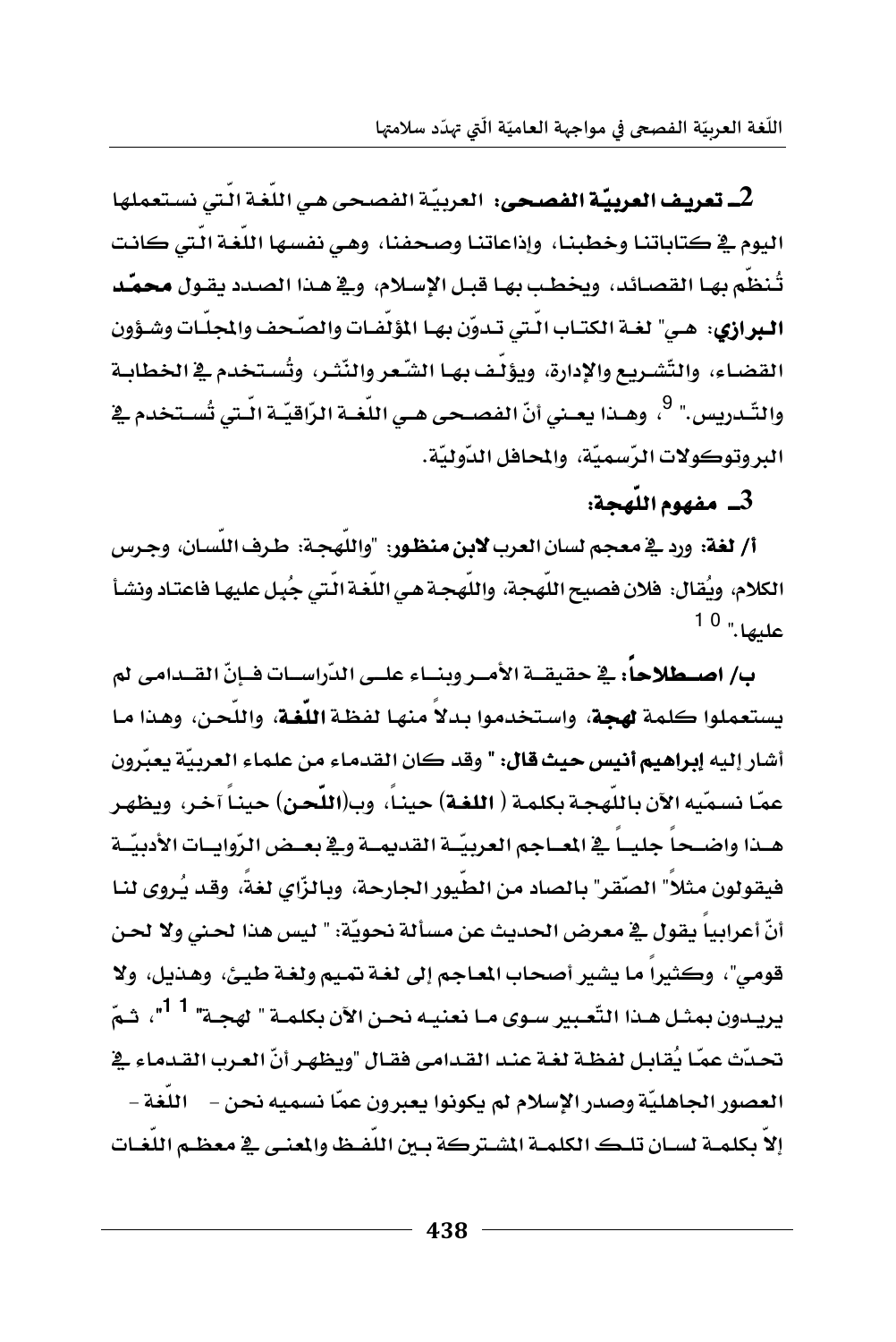مجلَّة اللُّغة العربيّة المجلَّد: 21 العدد: 46 السَّنة: الثَّلاثي الرَّبع 2019 ص: 433 - 456

السّاميّة شـقبقات اللّغـة العربيّـة. وقـد يُسـتأنس لهـذا الـرأى بمـا جـاء في القـرآن الكريم من استعمال كلمة اللّسان وحدها ـ2ْ معنى اللغة" <sup>2</sup> <sup>1</sup>

نستنتج من هذا التَّعريف أنّ اللهجـة كـان يقابلـها لفظـة لغـة \_في القـديم، \_في حين لفظة اللُّغة يقابلها لفظ لسان، وليس هناك ما هو أدلِّ وأصدق من قول اللَّــه – ســبحانه وتعــالى – الــدِّي عبّــر عــن اللّغــة بلفــظ اللّســان فقــال في سـورة"**الأقحـاف**"وَمِـنْ قَبْلِـهِ كِتَـابُ مُوسَـى $\stackrel{!}{\circ}$  إمَامًـا وَرَحْمَـةً وَهَ $\stackrel{!}{\circ}$ ذَا كِتَـابٌ مُصَـدّةٌ، لِسَانًا عَرَبِيًّا لِيُنْدِرَ النّينَ ظَلَمُوا وَبُشْرَى $\sim$  لِلْمُحْسِنِينَ"  $^{-3}$  فقد تكرّرت لفظـة اللِّسان ﴾ القرآن الكريم ثمان مرَّات. وهي: " مجموعة مـن الصِّفات اللُّغويَّـة الَّتي تنتمي إلى بيئـة خاصـة، ويشترك في هـذه الصّفات جميـع أفـراد هـذه البيئـة. أمّـا الصّفات الّتي تتميّز بها اللّهجـة فتكـاد تنحصـر في الأصـوات وطبيعتهـا، ۖ وكيفيّة صدورها. فالذِّي يفرق بين لهجة وأخرى، هـو بعـض الاخـتلاف الصوتي في غالب الأحبان<sup>14</sup>"، وهي أيضاً " لغات مختلفة لعان متّفقة" <sup>15</sup>، وهي " شكل من أشكال اللُّغة لها نظام خاص على المستوى الإفرادي والتَّركيبي والصَّوتي وتستعمل في محيط ضيّق بالمقارنة مع اللّغة نفسها" <sup>16</sup>.

أمّا **إبراهيم كايد** فقال <u>ي</u>ة مقال له بعنوان: العربيّة الفصحى بين الازدواجيّة اللُّغويّة والثِّنائيّة اللُّغويّة بـأنّ اللّهجـة: "هـي الجانب المتطـور للغـة الـذّي يشـمل البعد عن اللغـة الأم" <sup>17</sup>؛ أي أنّ اللّهجـة هـي التّنوّعـات المختلفـة للعاميّـة (لغـة التّخاطب) وهـذا الفهـوم مـرتبط أساسـا بالاختلافـات الجغرافيّـة، ويتّضـح مـن التَّعـاريف السّـابِقة أنّ اللَّهجـة مـا هـي إلّـا العاميّـة والدّارجـة الّـتي نسـتعملها \_في حياتنا اليوميّة، \_فـ البيت والشّارع، و\_فـ حواراتنا العاديّة والعفويّة، وهـي المستوى الثَّاني من اللُّغة بعد الفصحي، وتختلف من منطقـة إلى أخـري، في حـين نجـد الطيِّب البكوشِ يفضِّل لفظة الدَّارجة على العاميَّة.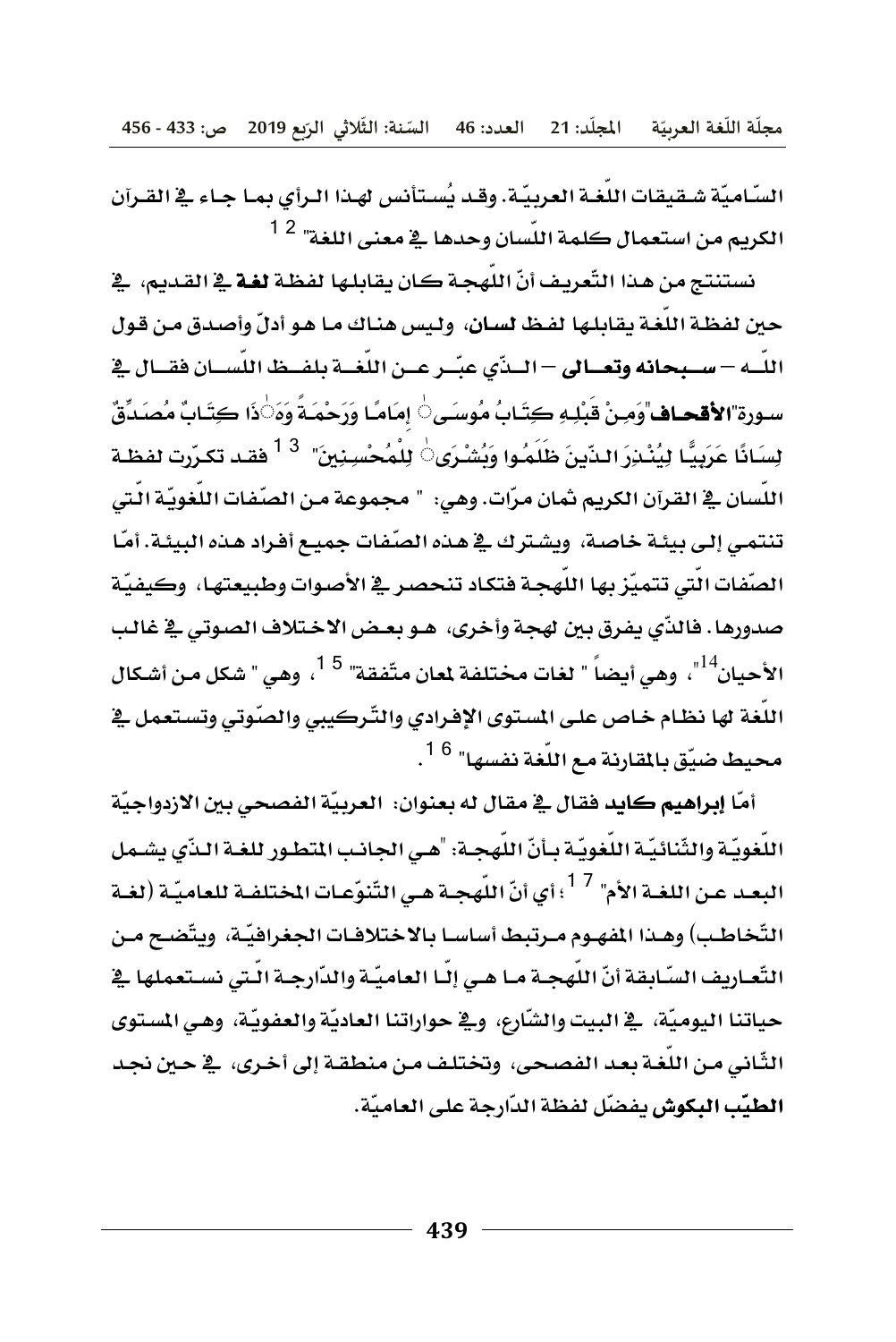وية هيذا الصّدد يقبول: " وإنّنيا نفضّل استعمال كلمية ( الدّارجية) علي (العاميّـة) 1ــا تتضــمّنه الكلمــة الأخــيرة مــن دلالــة طبقيّــة، وصــفـات تحقيريّــة استهجانيّة، لا تليق بالبحث العلمى المجرّد" <sup>18</sup> .

لكن هناك من جعل اللَّهجة مثل الفصحي، بل أنَّه فضَّلها عليها، كأنيس فريحة الذِّي يقول: " اللَّهجـة كاللُّغـة، ولكن لسبب خـارجـي، أو لظـروفٍ خاصَّة تعتبر اللُّغة قوميّة رسميّة، بينمـا لهجـة أخـري ربّمـا أفضل منهـا، لا يعـترف بهـا فالقضيّة قضيّة سـلطة عليـا، وقضيّة اعـتراف بهـذه السّـلطة." <sup>9</sup> <sup>1</sup> وهـو \_2 هـذا الرَّأِي بِبِدو أنَّه مبالغ نوعاً ما .

وبقليل من التّفكير والتّمعّن نجد أنّ اللّغويين المحدثين حـاولوا وضـع تعريف دقيق لكلّ من مصطلح اللَّهجة واللُّغة، فتوصَّلوا إلى أنّ المقصود باللُّغـة هـو اللُّغـة الفصحى، الَّتي تخضع لنظام الإعرابِ، والصِّيغِ الصَّرِفيَّةِ في شعرها ونثرهـا، في حـين أنّ اللَّهجــة تمثّـل اللُّغــات المحليّــة المجـرّدة مــن علامــات الإعــراب، والصّـيـغ الصـرفيّة؛ لأنّهـا تتغيّـر وتنتقـل مـن صـورة إلى أخـري مــع الـزّمـن، دون أن تخضــع لضوابط وقيود، وإنّ **العاميّة** ما هي <u>ي</u>ة الأصل إلاّ تقهقر عن الفصحى وانحراف عن قواعدها من أجل التيسير والتّسهيل في النّطق، وهذا الانحراف قد يكون إمّا صوتياً، وامّا صرفياً، وإمّا دلالياً٠

ومـن هنــا تتّضــح العلاقــة بــين الفصــحي واللّهجــة، والّـتي تتمثّـل في علاقــة الخاص بالعام؛ ومعنى ذلك أنَّ اللَّهجة هي جزءِ من اللُّغة الفصحي تفرِّعت عنها \_2 الأصل وإنّ هـذا الأمـر هـو الـذّي تسبّب \_2 وجـود ظـاهرة الازدواجيّـة اللُّغويّـة وانتشـارها ﴾ المجتمعـات العربيّة؛ أي مـن خـلال ممارسـة الأفـراد للمسـتويين مـن اللغة، المستوى الرّاقي المتمثّل في اللغـة الفصـحي المستعمل في المجـالات الرّسميّة والمستوى العامي المتداول في الحياة اليوميّة وفي كلّ الأوقات.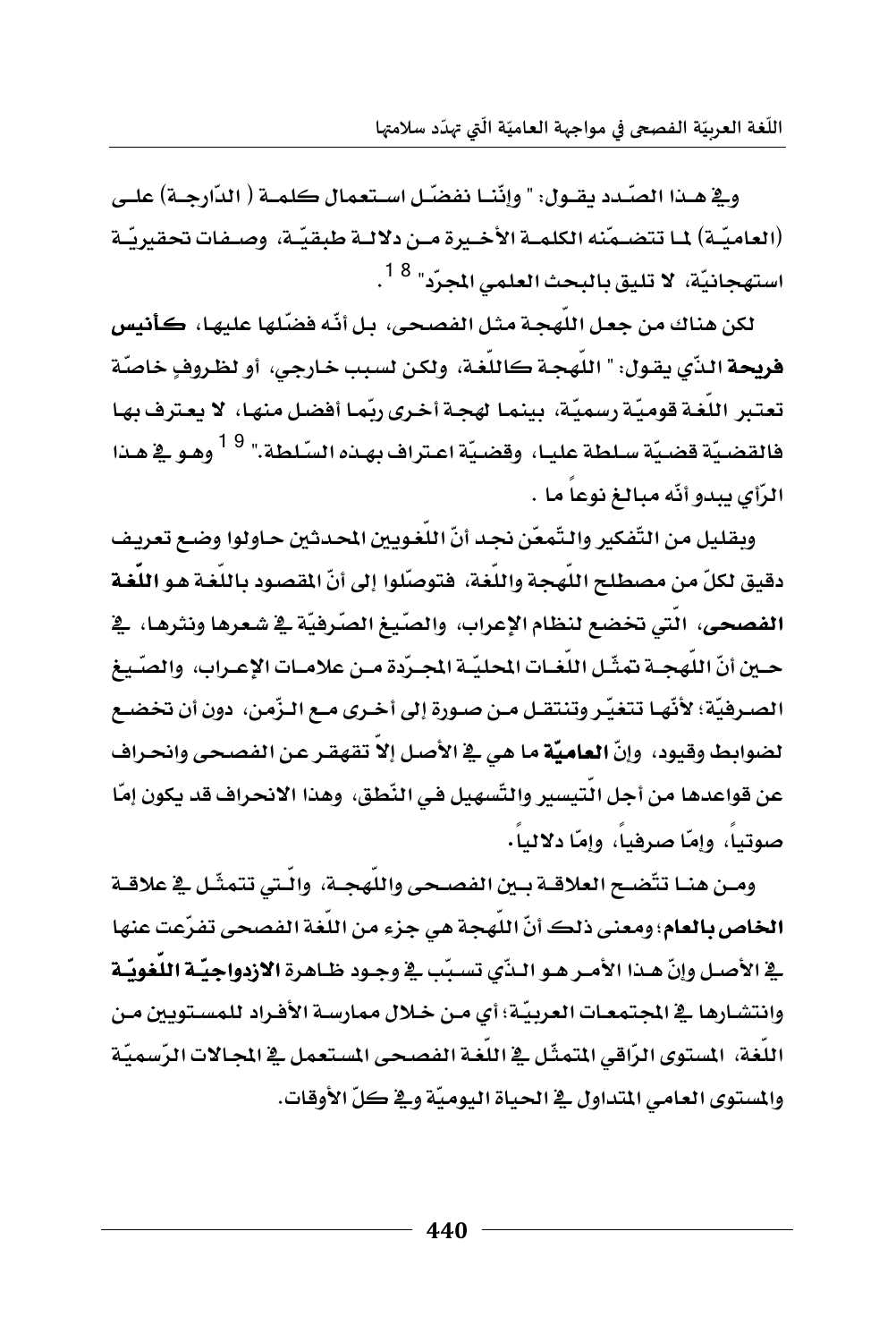مجلَّة اللُّغة العربيّة المجلَّد: 21 العدد: 46 السَّنة: الثِّلاثي الرِّنع 2019 ص: 433 - 456

لكن هـذا لا ينطبـق علـى اللَّهجـة العربيّـة الماصـرة الّـتي نشـهدها ﴾ وقتنـا الرّاهن فهي لم تعد تنبثق عن اللغة العربيّة الفصحي فقط، وإنّما هي عبـارة عن مزيج من اللغات أو اللهجات العربيّة، والفرنسيّة، والانجليزيّة وغيرهـا مـن لغـات الاستعمار الذِّي تشعَّب في مختلف أقطار الوطن العربي، هذا الأخير الذِّي كان كلِّ همّه هو تهديم لغة القرآن الكريم وتخريبها لتعزيز سلطانه في هذه البلدان.

4 ـ تعريف العاميّة: في البدايّة لا يبّ من الإشارة إلى أنّ اللّغويين قد اختلفوا كثيراً في تحديد مصطلح العاميّة كما اختلفوا من قبل في تحديد مصطلحي كلِّ من اللُّغة واللُّهجة، فمنهم من جعلها واللُّهجـة شيئاً واحداً لا فرق بينهمـا، \_2 حين هناك من رآها لغة قائمةً بذاتها مثلها مثل العربيّة الفصحى، بل هناك من بـالـغ في الأمـر واعتبرهـا أفضل وأحسـن مـن الفصـحي، ودعـا إلى جعلـها لغـة رسميّة بدلاً من الفصحي <sup>20</sup>ذلك لأنّها اللّغة الّتي يُحسنها كلّ فرد من أفراد الأمّـة عالماً كـان أم جـاهلاً، كـبيراً أو صـغيراً غنيـاً أو فقـيراً، وهـي اللّغـة الأولى للتّخاطب <u>بـ</u>ـة الحياة، وأوّل مـا يتلقّاه الطّفل ــِة أولى مـراحل حياته <sup>1 2</sup>، وهـى الّتى لا تخضع للقواعد وأنظمة تضبطها.

لكن وللأسف هنـاك مـن ينـادي \_2 يومنـا هـنـا بضـرورة إحـلال العاميّـة محـلّ اللغة الفصحي بحجّة أنّها أكثر سهولة، وأنّها تبسّط عمليّة الاتّصال والتّواصل ومـن هـؤلاءِ نــذكر: دروزة عـزّة الـدّي يقـول في مقـال لـه بعنـوان "ضـمـن قضـايـا وحوارات النَّهضة العربيَّة "ولا يرد اعتراض على هذا بـأنِّ اللُّغة هـي – مـن حيث الأصـل – للتِّضـاهم والتَّعـبير عـن الأفكـار مـن أقـرب الطـرق وأسـهلها، وأنّ اللغـة العاميّة ما دامت تؤدّى هذا الغرض فهي وافيّة بالغايّة ولا ضرورة للاحتفـاظ بلغـة فصحى معهـا وتحمـل المشـقة في تعليمهـا؛ لأن اللغـة المتبدلـة الـتي لا يضـبطها ضباط، والختلفية في كل ناحيّة من نـواحي القطـر الواحـد بعوامـل إقليميّة طبيعيّة، واجتماعيّة، واقتصـاديّة، لا يمكـن أن تفـي بحاجـة التّـدوين والثّقافـة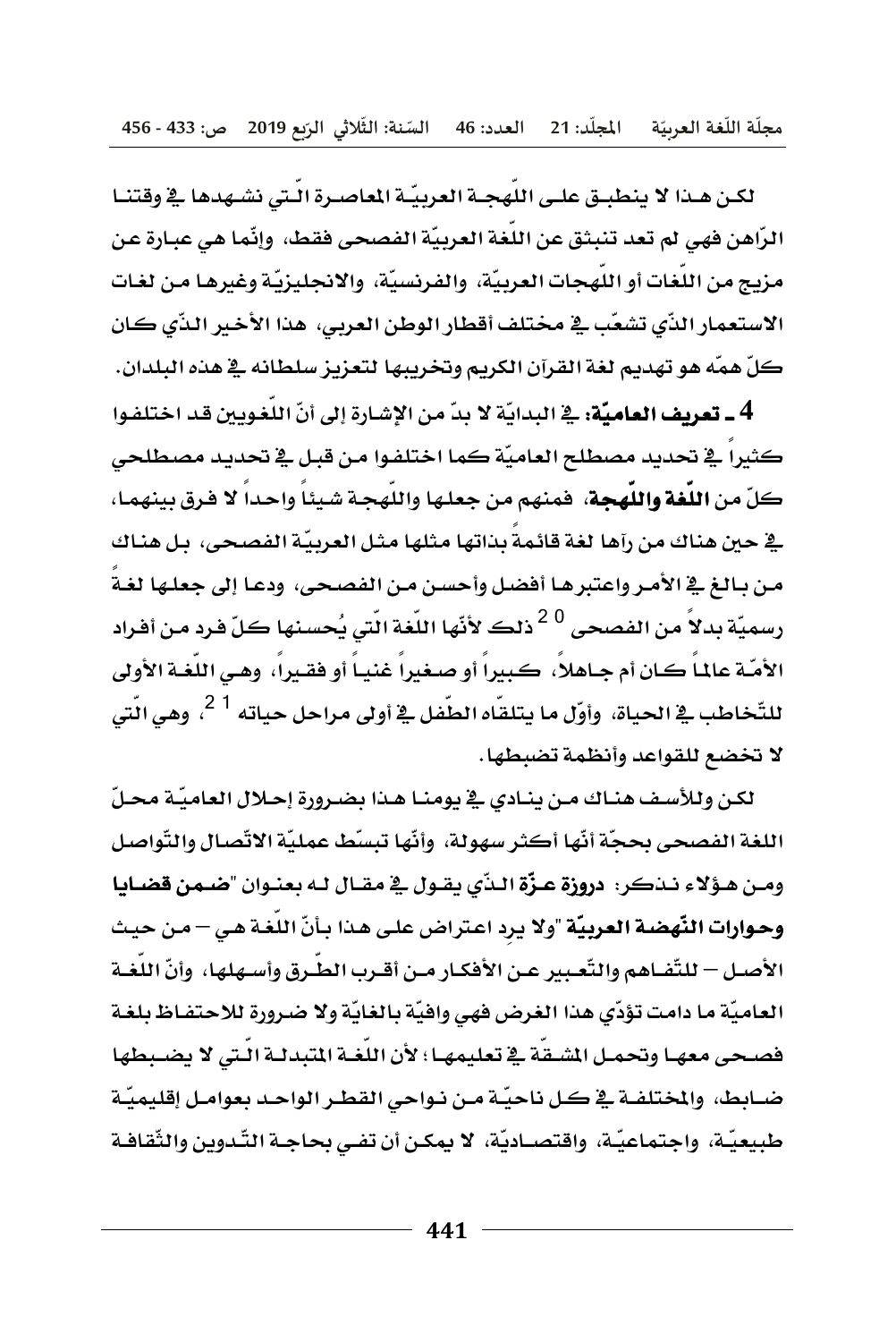حتى ولا الوحدة الوطنيّة في مثل جماعاتنـا الّتي ارتقت عـن الحالـة الإنسـانيّة السّـاذجة وأصـبحت هــذه الأغــراض ضــرورة مــن الضّـرورات ينبغــي أن تكــون لهــا  $^{122}$  وسائلها الوافيّة

وإنّ مثل هذه الأقوال تحيلنـا إلى الشّعور بخطـورة الوضـع؛ لأنّ إحـلال العـاميّة محلِّ اللُّغة الفصحى فيه دعوة صريحة إلى تشتيت أواصر التِّرابط بـين الشِّعوب العربيّــة مــن جهــة، وإلى انــدثار المـوروث الثّقــاــة الموحّــد وزوالــه مــن جهــة ثـانيّــة خاصّةً وأنّ العاميّة ليست عاميّة واحـدة في البلـد الواحـد، وإنّمـا هـي متعـدّدة ومتباينــة مــن منطقــة إلى أخــري ففــي الجزائــر مــثلا نجــد اللهجــة الوهرانيّــة واللهجـة القسـنطينيّة، واللهجـة الجيجليّة..الخ وهـو الأمـر الـذّي سـيؤدّي حتمـا إلى تشتيت أبناء الوطن الواحد أيضاً؛ نتيجة تحيّز كلّ طرف للهجته ورغبته في تعميمها على اللَّهجات الأخرى.

5 ــ بين الازدواجيّة اللّغويّة، والثنائيّة اللّغويّة: وينبغي علينا في هذا المقام أن نميّز بين مصطلحي الازدواجيّة اللّغويّة، والثنائيّة اللّغويّة حتّى لا تختلط علينا الأمور" فالثِّنائيّة اللُّغويّة صفة مميزة للتصرّف اللُّغوي على مستوى الفرد أمّا الازدواجيّـة اللغويّـة فهـي خاصـة مـن خصـائص التّنظـيم اللغـوي علـي مسـتوى المجتمع، والثِّنائيّة اللغويّة هي سمة الاستخدام اللغوي من قبل الأفراد، بينمـا الازدواجيّة اللغويّة هي صفة لتخصيص المجتمع لوظائف معينة للغات واللهجات المختلفة" <sup>23</sup>

كمـا أنّ الازدواجيّـة يقصد بهـا اسـتخدام مجموعـة لغويّـة لتنـوعين مـن اللغـة الشتركة الواحدة، أحدهما ذو مستوى راق وهـو اللُّغـة الَّتي تستخدم في الكتابـة الأدبيّــة والعلميّــة والفكريّــة والخطـب، والآخــر ذو مســتوى أدنــى نجــده \_2 لغــة التّخاطب اليوميّة، وهي العاميّة أو الدّارجـة في العربيّة، وهـذا مـا أدى إلى شـيوع ظـاهرةِ الأزدواجيّــةِ اللّغويّــة نظــرا لوجــود الفصــحي بشــكل رسمــي، واســتعمال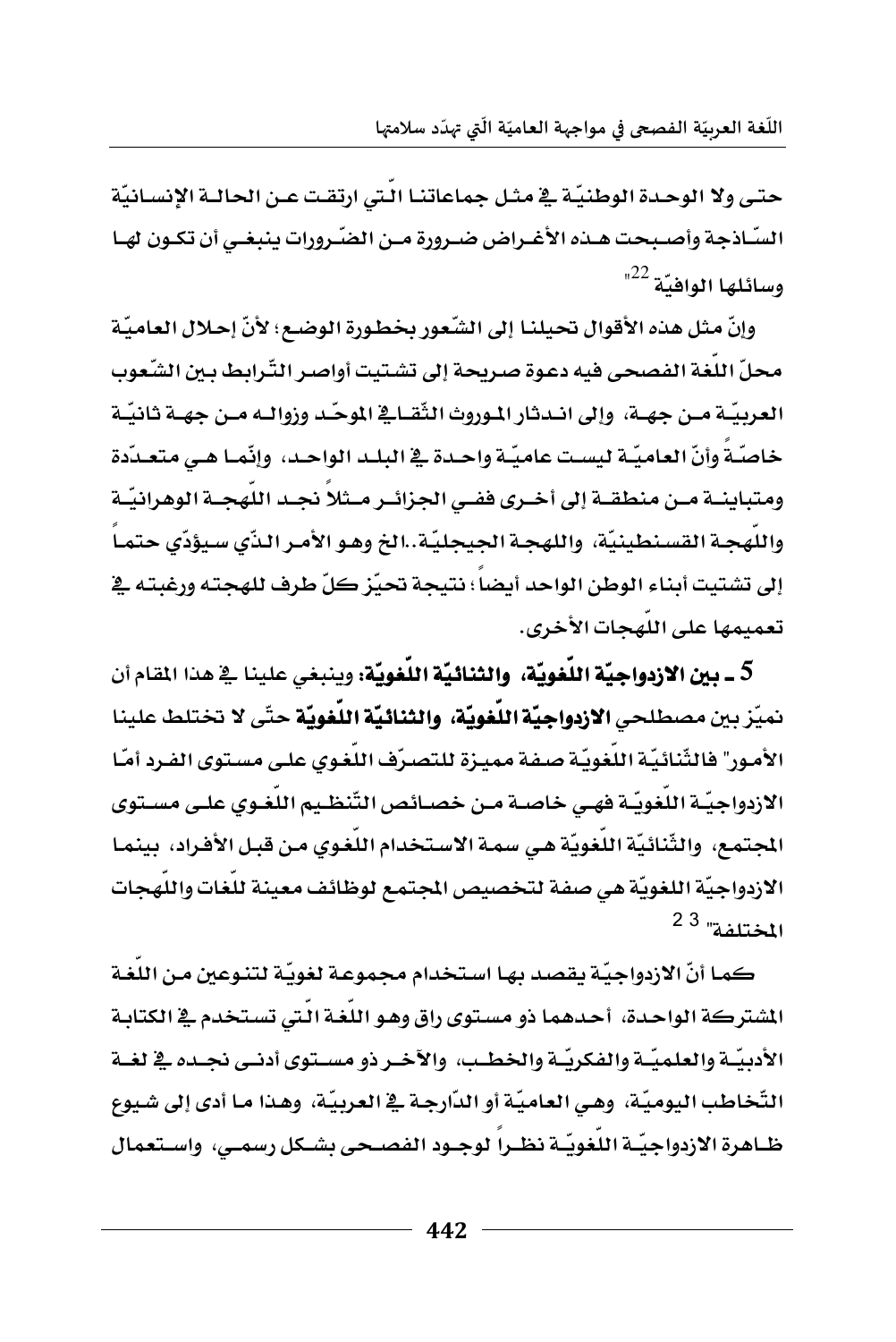العاميَّة في الحياة اليوميَّة، وما يزيد الأمر سوءا هـو انتشار هـذه الظَّاهرة بـين أوسـاط المتعلمين في المدارس والجـامعـات أمـا الثَّنائيّة اللُّغويّة فيُقصد بهـا وجـود لغـتين متنافستين في الاستعمال، بحيث تتمتعان بمنزلة واحدة من حيث الكتابة الرّسميّة والاستعمال الرسمي، كاستخدام مثلاً اللُّغة العربيّة والفرنسيّة معـاً أو اللُّغة العربيّة والانجليزيّة. <sup>4 2</sup>

على طغيان العاميّة وتقلّص الفصحي نوجز أهمها فيما يلي.

– الانتشار الهائل للعاميّة في وسائل الإعلام، وضعف استخدام اللغة العربيّة الفصحى، خصوصا في المحطات الإذاعيّة، والفضائيات التّلفزيونيّة، ولعلّ هذا العامل يُعدّ من أكثر العوامل المتسبِّبة في انتشار العاميّة 11 تملكه من مغريات وإمكانيات تأثيريّة، الأمر الذّي جعلها تحظى بنسبة مشاهدة عاليّة ومن جميع الفئات العمرسّة؛

– التّرويج للعاميّة، ونبذ الفصحي؛ بحكم أنّهـا مظهـر مـن مظـاهـر الرّجعيّة والتّخلُّف وهذا ما نشهده في بعض المسلسلات التّلفزيونيّة والأفلام العربيّة الّتي جعلت من الفصحي محط سخريّة وتهكم؛

اشتداد الصّراع بين المجتمعيات المختلفية اللغية حيول ترسيم لغتهيا وتعميمها على جميع الرافق العموميّة، وبهذا تصبح العاميّة عاملا من عوامل التّفرقة؛

– عدم تعمـيم التّـدريس باللغــة الفصـحى، و\_فــجميــع المـواد مــن رياضـيات وفيزياء وعلوم طبيعيّة...الخ؛

عدم تعميم التّعليم الجامعي باللغة الفصحي.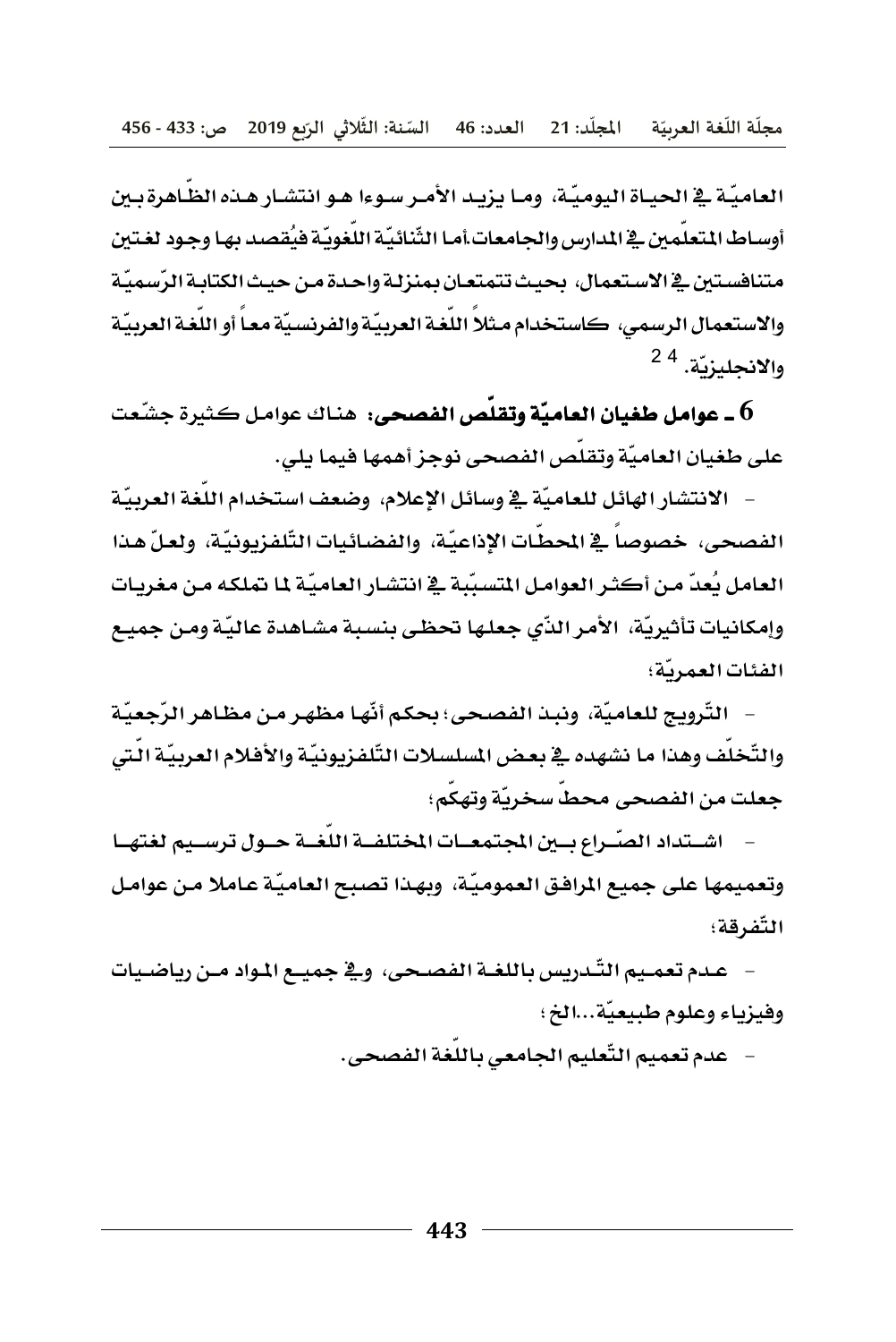#### \_ الآثار السّلبيّة لطغيان العاميّة على اللّغة الفصحي: 7

## 7\_ 1\_ انتشار ظاهرة اللّحن وتخريب نظام اللّغة العربيّة الفصحي:

ية حقيقة الأمر إنّ ظاهرة اللّحن ليست حديثة الظّهور بل تمتدّ جذورها إلى عصر صدر الإسلام حينما اختلط العرب مـع غيرهـم مـن الأعـاجم، ودليل ذلكـ قول الرّسول – صلّى الله عليه وسلّم– \_ عندما سمـع أحدهم يلحـن في كلامـه "أرشـدوا أخـاكم فإنّـه قـد ضـلّ<sup>" 25</sup>. غـير أنّ اللّحـن \_2 صـدر الإسـلام لم يكـن منتشراً بصورة كبيرة، بيل كان قليلاً إن لم نقبل أنّه كان نادراً، لكنّ دائرتُه ظلَت تتّسع كلّما تقدّمنا منحدرين مع الزّمن بفعل الفتوحات الإسلاميّة، وقد تفاقمت هذه الظاهرة في عصرنا الحالي خاصة بعد ظهور عصر العولمة، مما أدى إلى تهميش اللغة الفصحى، وجعلها لغة ثانويّة وذلك من خلال إعطاء الأولويّة للهحات .

2.7 \_ أشر العاميّة على مستويات اللّغة: لعلّ من أكثر سلبيات الازدواجيّة اللُّغويّة هو تفشّى ظاهرةِ اللَّحنِ، وتسرّبها إلى السّنةِ الطّبقةِ المُقَفّةِ بصفةِ عامّة والمتعلَّمين بصيفة خاصّية، الأمير البدِّي أدِّي إلى تخريب نظيام اللُّغية العربيّية الفصحى، لاسيما وأنّ اللّحن يشمل كلّ تغيّر حاصل في الأصوات، والدّلالـة والصّرف، والتّركيب والإعـراب أي هـو خطـأ علـي جميـع مسـتويات اللُّغـة، وإنّ اللَّحن هو ابتعاد وإختراق للسان العرب وهو تكسيرٌ لنظام اللُّغة؛ لأنَّه يمسِّ جـوهـر اللُّغة وخاصة نظاميها الصّريَّة والنّحوي اللذين تُبنى عليهما اللُّغة؛ أي أنّه خطأً لغويٌ مشوِّه للُّغة، ومخالف لقواعدها الأساسيّة ولينائها ودلالتّها.

إذن فاللّحن ليس تطوّرا طبيعيا للغة كما يرى بعض الباحثين، إنّما هو هدم لكيان وإنشاء لكيان آخر يختلف نمامـا عـن الكيـان اللغـوى الأوّل، كـالـذّى حـدث مـع اللُّغـة اللَّاتينيّـة الَّـتي تطـوّرت إلى اللُّغـات الرومـانيّـة الحديثـة (كالفرنسـيّة والاسبانيّة والايطاليّة...الخ)، هذه اللّغات الّتي فرضت على دارسيها الوقوف في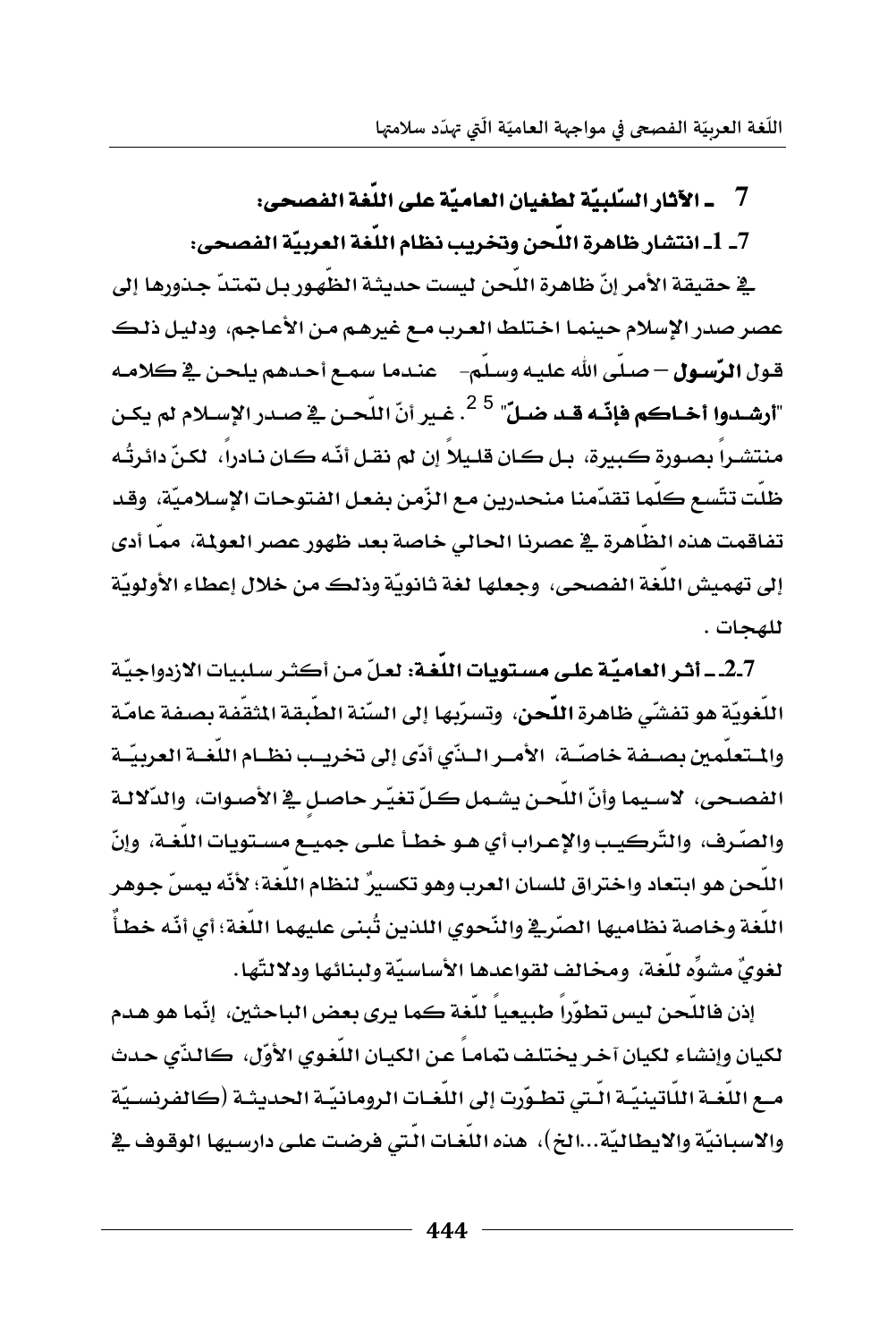مجلَّة اللُّغة العربيّة المجلَّد: 21 العدد: 46 السَّنة: الثَّلاثي الرَّبع 2019 ص: 433 - 456

وجسه اللحسن والتّعامسل معسه حتسى يتسسنى لهسم الكشسف عسن قوانينهسا وخصائصها. <sup>6 2</sup>

وهـذا مـعنـاه أنّ اللّحـن يقف حـاجـزاً أمـام البـاحـث اللّسـاني؛ لأنّـه يصـعّب عليـه المهمّة في التّعرف على أصول اللّغة الّتي هو بصدد دراستها. وفي حقيقة الأمـر فإنّ علماء اللُّغة القدامي أحسّوا بخطورة اللُّحن وعواقبه الوخيمـة على سـلامـة اللُّغـة الفصحي وتنبِّهوا إلى مخالفة اللَّحن للعربيَّة الفصحي مخالفة تهدِّد كيانها في الصّــميم <sup>27</sup>الأمــر الــدّي دفعهــم إلى تــأليف كتــب كــثيرة \_2ْ لحــن العامّــة ونِنكرمِنها: ." ماتلحن فيه العوام" للكسائي390ه، مـايلحن فيه العامـة" لأبـي زكريـا الفـراء- 207ه، مـايلحن فيـه العامـة" للأصـمعي- 216- ه، مـايلحن فيـه العامة" لأبي نصر أحمد بن حاتم الباهل 213 ه لحن العامـة" لأبي حـاتم سـهل بـن محمـد السّجسـتاني - 255 - ه، لحـن العامـة" لأبـي حنيضة أحمـد بـن داود الدينوري282 \_\_ ه، الحـن العـوام"لأبـي بكـر الزبيـدي393ه. لكـن مــع كـلّ هــذه الجهود المذولة من طرف علمائنا القدامي في محاربة هذه الظَّاهرة الخطيرة إلاَّ أنّها بقيت مستمرة إلى يومنا هذا، بل تفاقمت وانتشرت أكثر ممـا كانت عليه وذلك بسبب عوامل كثيرة من أهمّها الازدواجيّة اللغويّة موضوع دراستنا هذه.

### الجانب التّطبيقى:

1\_ أشـر الازدواجيّــة اللُّغويّــة علــي مســتويات اللُّغــة الفصــحي في المدرســة الجزائريَّة: إن مـن أكبر التَّحـدِّيات الَّتي تواجههـا منظومتنـا التَّربويَّـة اليـوم هـي مشكلة العاميّة وعواقبها الوخيمة على عمليّة التّعليم والتّعلّم، ذلك أنّ المتعلّم يجتهد في تعلُّم اللُّغـة العربيَّـة الفصحي داخـل القسـم، لكـن بمجـرِّد خروجـه منـه يجد العاميّة في انتظاره، فهي لغة الحوار مع الزّملاء، والإدارة وحتى مـع أسـاتذة المواد الأخرى كأستاذ الرّياضيات والعلوم الطبيعيّة، والفيزيائيّة...الخ، وعندما يخرج من محيط المرسة يجد هذه العاميّة هي سيّدة اللغات واللهجات كيف لا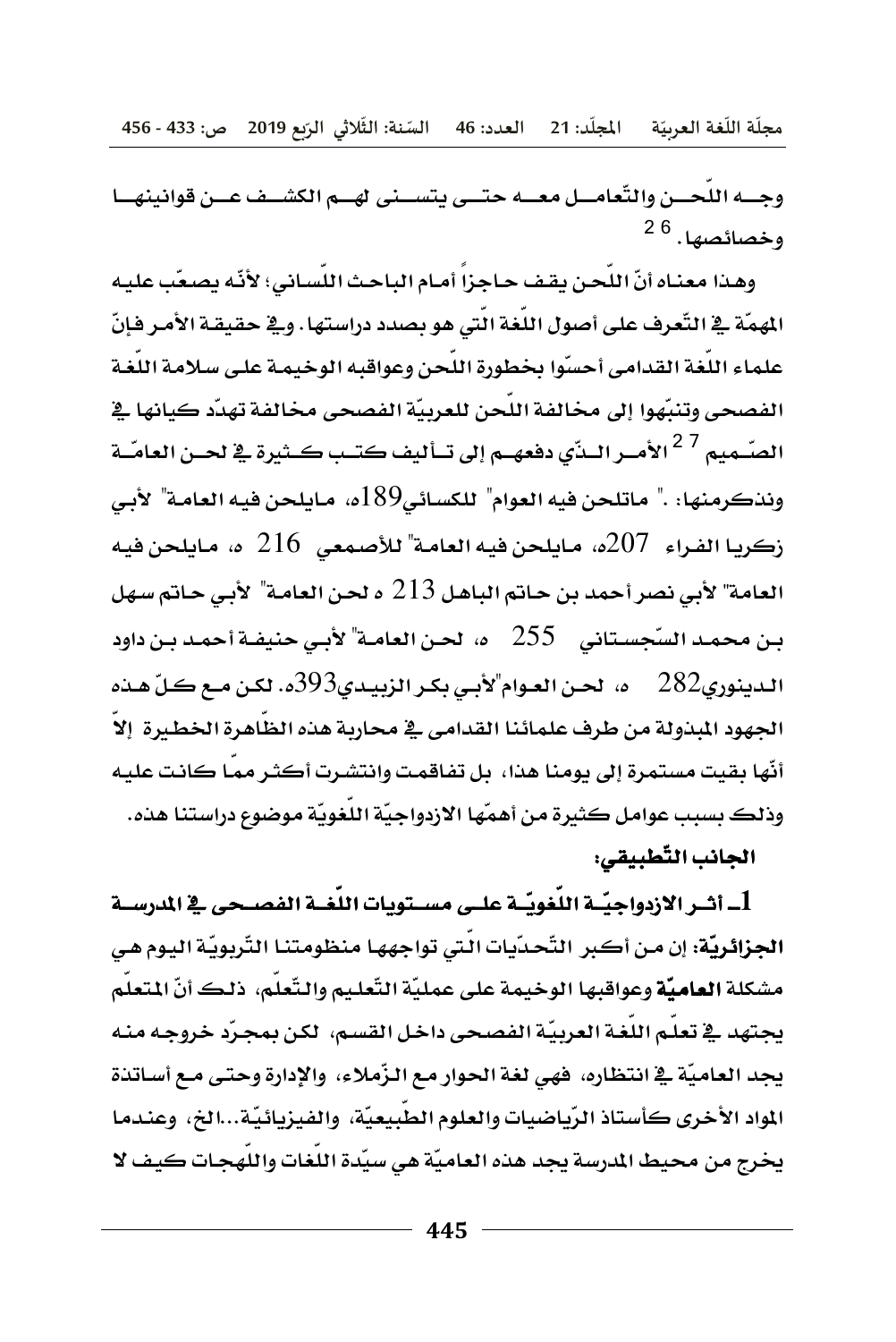وهي اللغة الَّتي يتحدَّث بها البائع، والسَّائق والخضَّار، والنَّجَّار، وهي لغـة الأهـل والأقـارب...الخ، الأمـر الـذّي يشتّت أفكـاره، ويخلـط عليـه الأمـور، ويصـعّب عليـه عمليّة التّعليم، .بل ويتسبّب في ضعف لغته الفصيحة وكثرة لحنه، كمـا يجـد نفسه عاجزًا على إنتاج النّصوص، والتّعبير عن أفكاره بلغة سليمة؛ لأنّ العاميّة" ضعيفة فمادتها، فقيرة فـألفاظها، مقفرة فـأشتقاقاتها، وأنَّ من دأيها التِّهاون \_2 التَّعبير، وهـذا يـؤدِّي إلى تهـاون \_2 الـتَّفكير، وهـذا التَّهـاون ينشـأ عنـه عـادات لغويّة رديئة، وينبني عليه الك*س*ل العقلي" <sup>8 2</sup>،

وسنعرض فيمـا يلـى أهـم تـأثيرات الازدواجيّـة اللّغويّـة علـى مسـتويات اللّغـة الفصحى في المدرسة الجزائريّة.

1.1. المستوى الصّوتي: من الآثار الّتي تخلّفها العاميّة على المستوى الصّوتي \_2 السِّنة المتعلِّمين ولاسبما \_2 الراحل الأولى من التَّعليم، حدوث اختلالات على مسـتوى الصّـوت كــالتّغيير \_في مخــارج النّطــق، والإبــدال، والحــدف والإدغــام والإمالة بالإضافة إلى تغيّر في النّبر والقافيّة والتّنغيم...الخ ومن أمثلة ذلك:

أ/ ظاهرة الإبدال: ما لاحظناه بحكم أنَّنا قد قضينا فترة لا بأس بها في التّعليم الثـانوي وإلّتي تُقـدّر ب13 سـنة، هـو شـيوع ظـاهرة الإبـدال علـي السّنة التّلاميذ، كإبدال حرف الصّاد بسين في لفظة صبورة، والصّواب هـو سبّورة، أو إبدال حرف السِّين بالصَّاد في لفظـة صـارة والصّواب هـو سـارة، أو وإبـدال حـرف القـاف بحـرف الكـاف في منطقـة جيجـل فيقـول كلـب والمقصـود. قلـب، أو إبـدال حـرف القــاف بحـرف الألـف في منطقــة تلمســان متــأثـرين في ذلــك بلــهجاتهم الخاصَّة، وغالباً ما يؤدِّي هذا التَّغييرِ في الحروف إلى تغييرِ في المني.

بِ/ ظـاهرةِ الحـذف : كـثيراً مـا يقـع التّلاميــذ في مشــكلةِ الحـدف، حيـث يقومون بحذف بعض عناصر الجملة، كأن يحذف التّلميذ مثلاً المفعول بـه مـن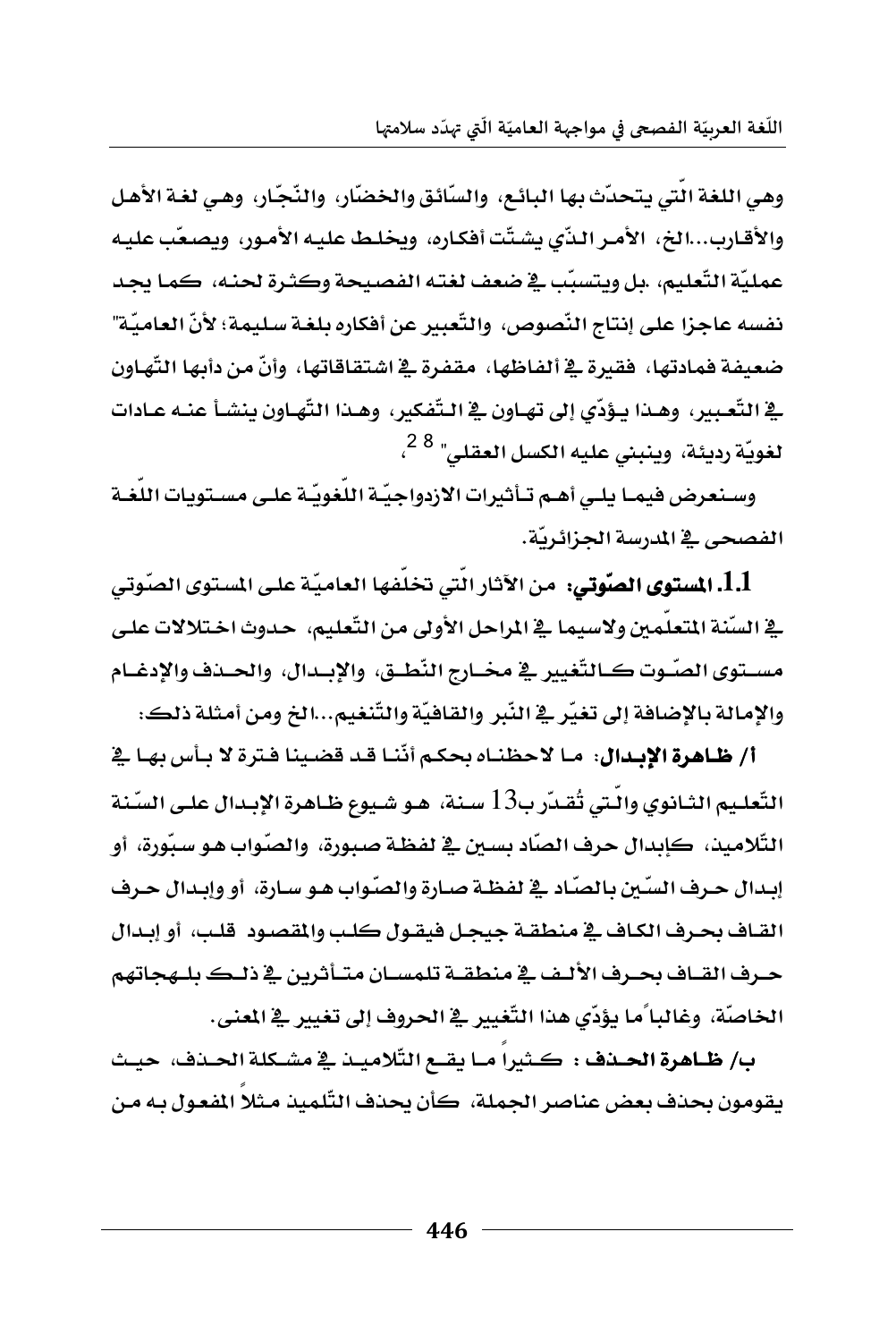مجلّة اللّغة العربيّة المجلّد: 21 العدد: 46 السّنة: الثّلاثي الرّبع 2019 ص: 433 - 456

الجملة الفعليّة فيقول: أخي يقرأ، والصّواب أخي يقـرأ قصّة؛ لأنّ الفعـل قـرأ هـو فعل متعد .

ج/ ظـاهرة التّـداخل التّنغيمـي: التّـداخل التّنغيمـي هـو تغيّـر يصـيب شـكل النّطـق بالأصـوات؛ أي مـا يُعـرف بالنّغمـة، ولعـلّ السّبب في ذلـك راجـع إلى أنّ " الأثر التّنغيمي للّغة الأم يضلّ قوياً إلى درجـة أنّ الطّفـل المتعلّم للغـة ثانيّة يبقـي أصمّاً بالنّسبة للنّغمات الموسيقيّة لتلك اللّغة الجديدة، حيث يتلفّظ أصوات وكلمات وجمل باللُّغة الثانيّة بنغمة مشابهة للُّغة الأولى." <sup>9 2</sup>ولعلّ أحسن مثـال يمكن أن نسوقه هنا هو طريقة نطق التّلاميذ الذّين يعيشون في منطقـة القبائـل \_2 الجزائـر، والـذّين تعتـبر اللّهجـة الأمازيغيّـة هـي لغـتهم الأولى؛ ذلـك لأنّهـا تتمتّع بنغمة خاصة في نطق أصواتها، وهذا مـا يجعـل التّلاميـذ ينطقـون أصـوات اللغـة الفصـحي بـنفس طريقـة نطـق اللغـة الأولى، ويظهـر ذلـك بشـكل واضـح وجلى والأمر ذاته نجده عند التّلاميذ الذّين يقطنون المناطق الغربيّة من البلاد كوهران وتلمسان.

1. 2– المستوى الصّرية: ويظهر تأثير العاميّة في اللّغة العربيّة الفصحى من النّاحيّة الصّرفيّة \_ اختلاط صرف الأولى \_ ضرف الثّانيّة، إذ كثيرا مـا يميل التّلاميـذ ولاسـيما في المرحلـة الابتدائيّـة مـن التّعلـيم إلى نطـق الكلمـات مثلمـا تعـوّدوا عليهـا في لغــة المحـيط، الأمــر الــدّي يتسـببّب في لحـنهم في الكــلام مــن النّاحيّـة الصّـرفيّة، ومـن أمثلـة ذلـك نـنكر: تأنيـث المنكر، أو تـنكير المؤنّـث من خلال إسناد الضّمائر المؤنّثة للمذكّر والعكس؛ كأن يقول التّلميذ جاءت محمّد، وهـذا الأمـر غالبـاً مـا يتكّرر ـ2 بعـض المـاطق مـن الجزائـر كمنطقـة جيجل، والقبائل الصّغري والكبرى لوجود هـذه الظـاهرة في لهجـاتهم الخاصّة ومن أمثلة اللَّحن على المستوى الصَّرِيُّ أيضاً إسناد ضمير الجماعة للمثنى نحو: الطفلان جاؤوا.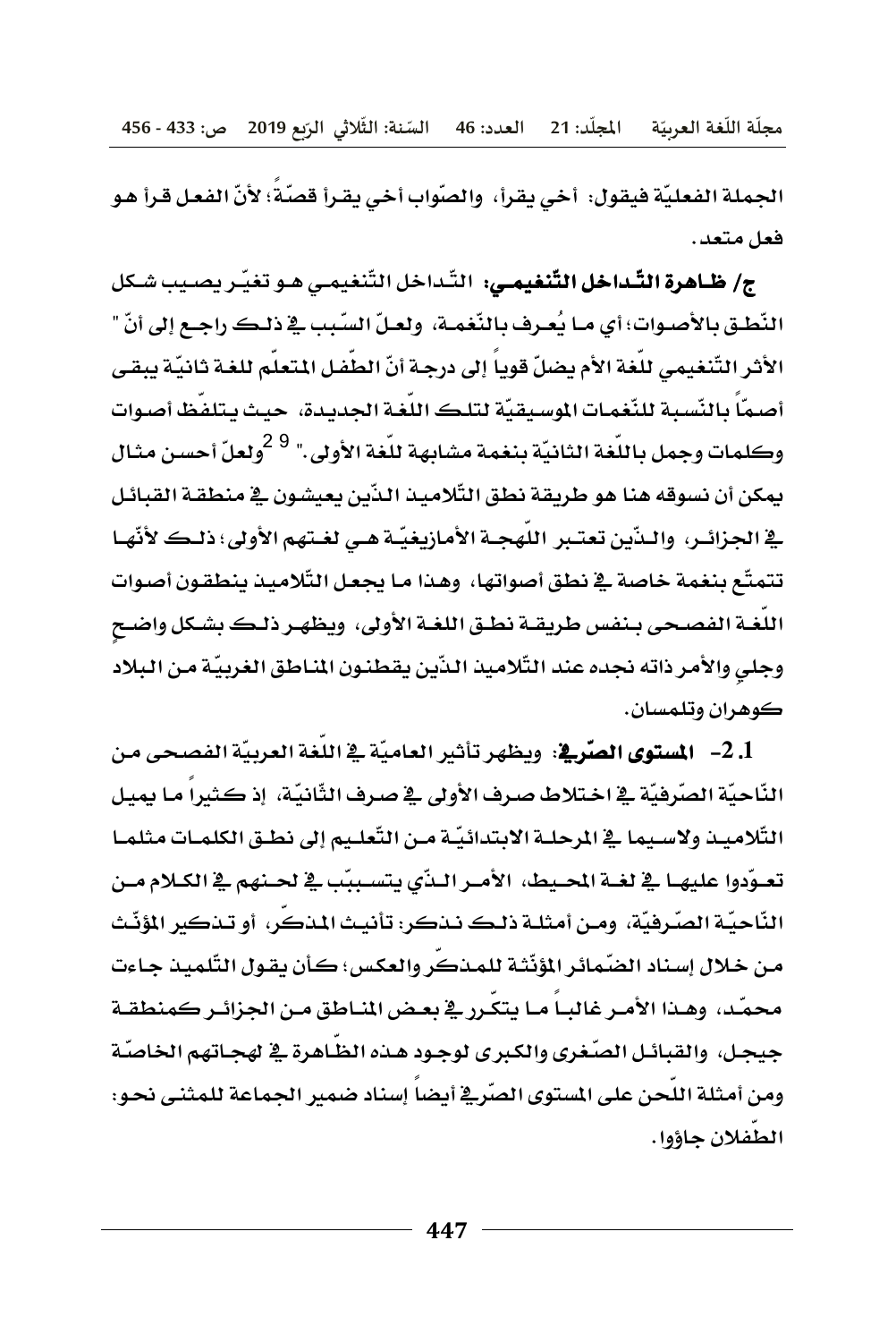اللُّغة العربيّة الفصحى في مواجهة العاميّة الّتي تهدّد سلامتها

3.1 - المستوى التّركيبي: إنّ أكثر مواطن الخطأ أو اللّحن لدى التّلاميذ نجدها على المستوى التّركيبي، وهو الأمر الذّي يوحي بخطورة الوضـع، وتأزّمـه لأنّه متعلق بقواعد اللغة العربيّة الفصحي، ونظامها، فإذا كان المتعلم لا يجيد توظيف جملة ما أو تركيبهـا فهـذا يعـني أنّـه يجهـل اللُّغـة الفصـحي وقواعـدهـا إذ غالبـا مـا نلاحـظ علـى تلامـدتنا عجـزهم الكبير علـى تركيـب جملـة بسـيطة فنجدهم لا يحترمـون ترتيب عناصـر الجملـة الفعليّـة، كتقـديم الفاعـل علـي الفعـل نحــو: الملــم حضــر، ولا الاسميّــة، بالإضــافة إلى جهلــهم لاســتخدام الضّمائر، وأدوات الاستفهام والنّداء، وأسلوب الشّرط، فمثلا لا يستوفون عناصر جملـة الشّـرط جميعهـا، وجهلـهم أيضـاً باسـتخدام الحـروف ووضـعهـا \_2 مكانهـا المناسب كان يقول التّلميذ جلس الأب في الكرسي...الخ.

4.1- المستوى المجمى: ويُقصد به تداخل مفردات المجم العامّي مع معجم اللُّغـة الفصـحي كـأن يوظّف مـثلاً أسمـاء لحيوانـات بـالعاميّـة في تعبير كتـابي باللغــة الفصــحى نحــو: بينمــا أنــا أمشــى \_\_ الطريــق رأيــت قنفــود، والمقصــود بالقنفود، القنفد باللغة الفصحى، أو فكرون، الذِّي يقابله في اللغة الفصحى لفظة سلحفاة وهكذا دواليك.

2 . دور الدرسة والجامعة في تخطِّي ظاهرة ازدواجيَّة اللُّغة: في ظلِّ هذا الوضع المزري البدِّي تتخيِّط فيه اللُّغة العربيَّة الفصحي، تبقِّي المدرسة والجامعة من أهمّ المؤسِّسات المخوِّلة لإيجاد حلول ناجعة لظاهرة تفشَّى العاميّة وطغيانها على الفصحي؛ لما يتملكه من إمكانـات بشـريّة ومـاديّة مـن شـأنها أن تشـخّص الـدّاء ومـن ثمّ تعمل على إيجاد الدّواء، ۖ وللتّوضيح أكثـر يمكن أن نبـيّن ذلـك مـن خـلال مـا يلى: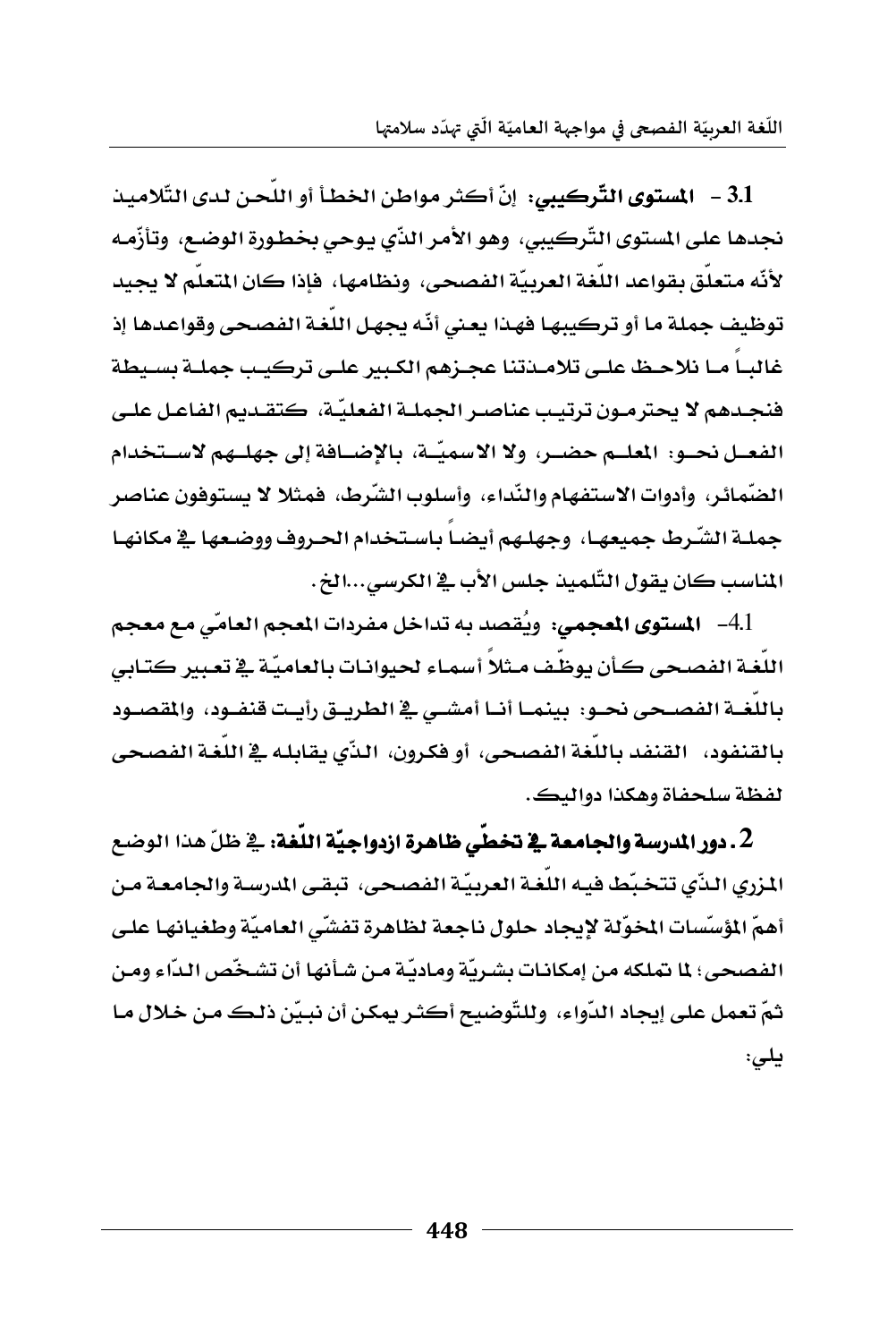أ/ دور المدرسة: ﴿ وَهِ هَـٰذَا الصَّددِ لا ينبغي علينـا انكـار تلـكـ الحـاولات الَّتي قامت بها الأمانـة العامـة لجامعـة الـدّول العربيّـة \_2 مؤتمر التّعريب الـذّي انعقـد سنة 1961م.

هذا المؤتمر الذِّي كان يهدف إلى حصر الألفـاظ المتداولـة بـين تلاميـذ المراحل الأولى من التَّعليم الابتدائي، لكنِّ البدايّة الفعليّة لهذا المشروع لم تتجسّد على أرض الواقع إلا ﴾ الاجتماع المنعقد ﴾ الجزائـر لـوزراء التّربيّـة والتّعلـيم لبلـدان الغرب العربي سنة 1967م، النَّين أجمعوا على تسميته ب" مشروع الرَّصيد اللغـوى الـوظيفي"، وقـد شـرع \_2 إنجـازه مباشـرة \_2 ثلاثـة بلـدان هـي (تـونس والجزائر والغرب)، وانتهوا منه سنة 1972م، حيث تمّ إدراج هذا الشروع في الكتب المدرسيّة بدايّة من سنة 1975م <sup>3.0</sup>. وقد كان من أهداف هذا المشروع المنتظرة :

– توحيد لغة الطَّفل العربي بصفة خاصَّة، ولغة الشّباب بصفة عامَّة؛ ذلك أنّ هذا الشروع شارك \_ إخراجه وضبطه معظم الدّول العربيّة، وقد تمّ إقحامـه فِي الكتب المدرسيَّة، الأمر الذِّي سيعمل على توحيد لغة العرب فِي المستقبل.

– - تسهيل عمليّة تعليم اللّغة العربيّة الفصحى للمبتدئين؛ لما يحتويه هذا المشروع من مفردات تلبي حاجته اليوميّة، ومـن ثـم إقبـالهم علـي تعلمهـا، و تعزيـز دافعيتهم للتعلم.

– تعزيز الصلة بين اللّغة والمدرسة، وبين لغة التّخاطب اليوميّة. <sup>1</sup> <sup>3</sup>

كمـا لا يجـب أن ننكـر الأدوار الهامــة للمدرســة في هــذا الشّــأن نوجزهـا في النّقاط الأتيّة:

√ يجـب علـي وزارةِ التّربيّــة والتّعلــيم أن تقــوم بتعمــيم التّــدريس باللّغــة الفصحى في جميع المواد.

√ تشـجيع المعلّـم تلامذتـه للنقــاش باللّغـة الفصـحي داخـل القسـم وحتـي خارجه.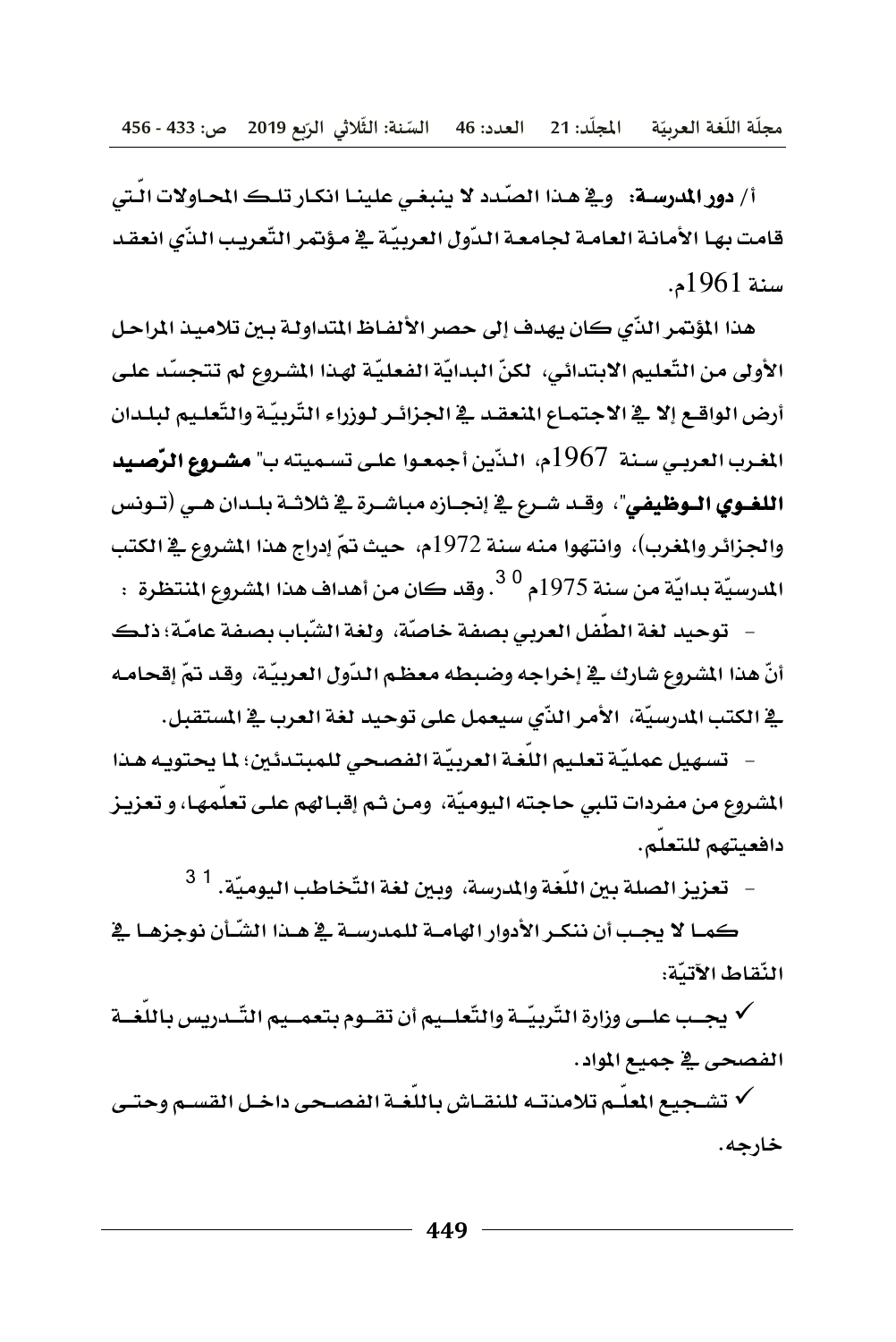اللُّغة العربيّة الفصعي في مواجهة العاميّة الّتي تهدّد سلامتها

√ تصحيح المعلّم أخطاء تلامذته بصفة فوريّة.

√ الإكثار من التَّعبير الشَّفهي، وتدريبهم على التَّعبير عن أفكارهم باللغـة الفصحى.

√ الإكثار من الأنشطة المبنيّة على الحوار والمحادثة، والاستماع، والقـراءة الَّتِي من شأنها تعزيز الملكة اللُّغويّة لدى المتعلّم.

√ تشجيع التّلاميذ على مطالعة الكتب والروايات باللغة الفصحي؛ 1\ لها من أهميّة بالغة في إكساب المتعلّم ملكة لغويّة سليمة، وتطوير مهارات المتعلّم في بناء التّراكيب، وتسلسل الأفكار وانسجامها.

√ تشجيع المعلّم التّلاميذ على التّحدّث باللغة الفصحي حتّى خارج أسوار المدرسة.

√ ضبط جملـة مـن الألفـاظ، والتّراكيب العربيّة الفصيحة والمتداولـة علـي السِّنة العرب في الكتاب المدرسي بغيّة توحيد اللغة الفصحى، ومن ثم انتشارها

ب- دور الجامعة: أمّا دور الجامعة فيكمن فيما يلي:

√ جعل اللغة الفصحي هي لغة البحث العلمي بمختلف تخصّصاته، لأنّ ذلك من شأنه أن ينعشها ويقوِّيها .

√ ترجمـة الكتب العلميّـة إلى اللغـة العربيّـة، الأنّ ذلـك يجـبر الطالب علـي تعلُّم اللُّغة الفصحي مادامت هي لغة البحث والعلم.

√ إلزام الأستاذ طلبته على التّكلّم باللّغة الفصحي داخل القسم .

التّخصّصات

### الاقتراحات والتّوصيات:

•الاهتمـام باللُّغـة العربيّـة وجعلـها لغـة رسميّـة \_في جميـع الجـالات توظيفـاً واستعمالا، وتواصلا ونطقا وكتابة

●العمل على تعريب البرامج الالكترونيّة من أجل توحيد طرائق التّواصل.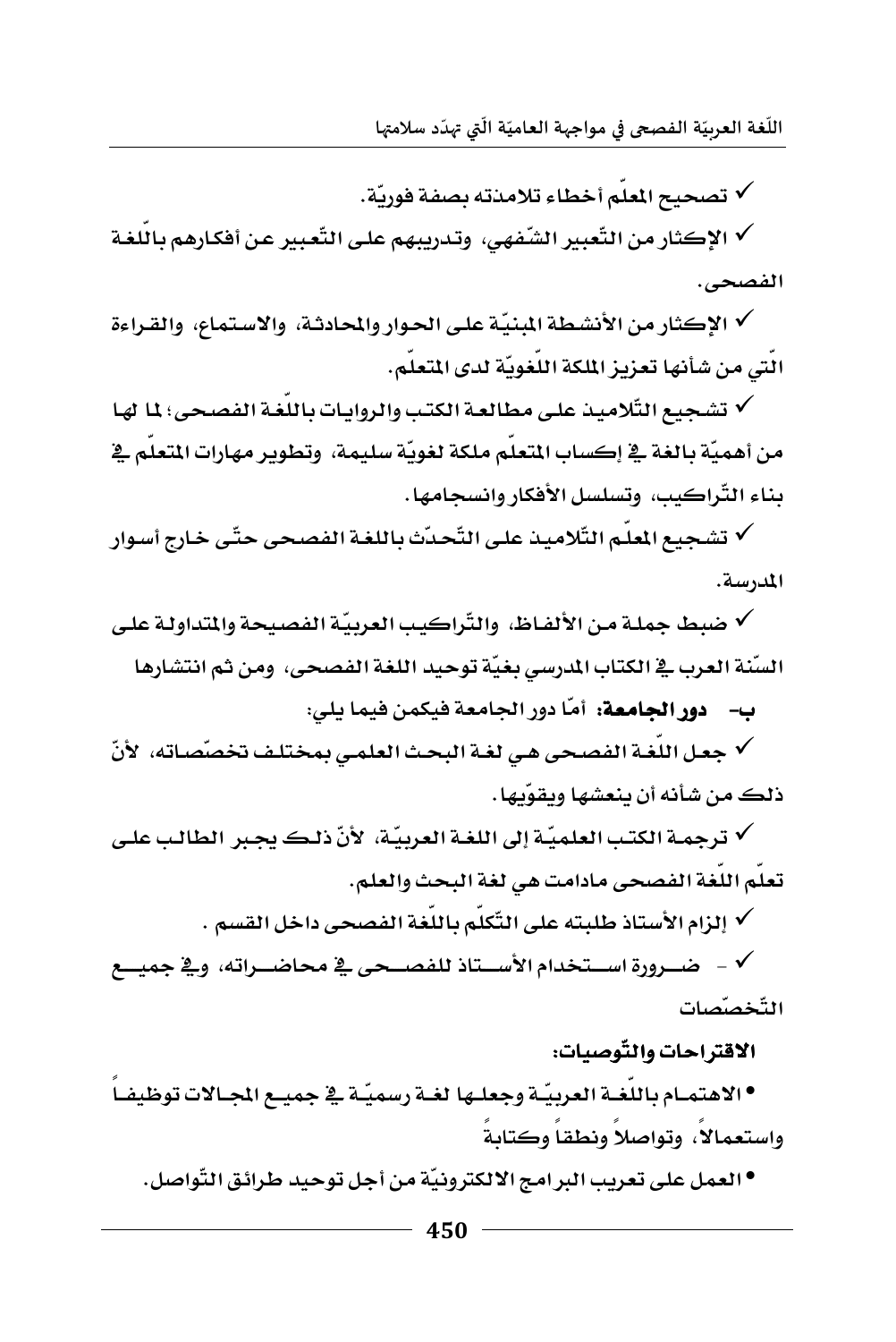● اعتمـاد لغـة عربيّـة موحّـدة ونحـن نقصد هنـا اللّغـة الفصـح*ـى*؛ لأنّهـا اللّغـة ا لوحيــدة المؤهّلــة لأنْ تكــون اللغــة الجـامعــة بــي*ن كــلّ* الــدّول العربيّــة لت*ســهي*ل التّواصل فيما بينها، وتحقيق مبدأ الانتماء العربي.

● حــرص الأســاتـنـة ـ**ـة مختلــف الأطــوار التّعليميّــة علــى الــتّكلّم باللغّــة** الفصحي، وإحبار المتعلّمين والطّلبة على التّكلّم بها .

● تعميم التّدريس باللّغة الفصحى، و<u>ِ </u> جميـع المواد مـن رياضيات وفيزيـاء وعلوم طبيعيّة...الخ.

● تعمـيم التّعلـيم الجـامعي باللّغـة الفصـحى، و\_<u>&</u> جميـع التّخصصـات؛ أي تعريب التّعليم.

● محاربـة كـلّ الآراء الّـتي تنـادي بترسـيم اللّـهجـات المتفرّعـة عـن اللّغـة الأم وإحلالها محلّ الفصحي <u>ي</u>ّ الخطابات الرسميّة والإعلام، والتّعليم، والإعلانات **بحجّة أنّها الأقدر على التّبليغ وتلبيّة المقاصد** .

● إلــزام وزارة الإعــلام والاتّصـــال الإعلامــيي*ن* والصّــحفيين بـا*ســتعم*ال اللّغــة الفصحى <u>ي</u>ة إعداد البرامج والنّشطات وية الحـوارات، مـع ضـرورة تنظـيم دورات تكوينيّـة لهـم وبصـفـة مسـتمـرّة لضـمـان إتقــانهم للفصـحـى وســلامـة لســانهم مــن اللحن.

● استعمال اللّغـة العربيّـة الفصـحي <u>ب</u>ة مختلـف المجـالات ونـواحي الحيـاة المقدة.

● العمـل علـى تصـميم بـرامج تقنيّـة تسـاعد علـى انتشـار اللّغـة العربيّـة الفصحى، وتعميمهـا في جميـع مجـلات الحيـاة، كـأفلام تعليميّـة، ومواقـع علـى شبكات التّواصل الاجتماع*ي.*..الخ.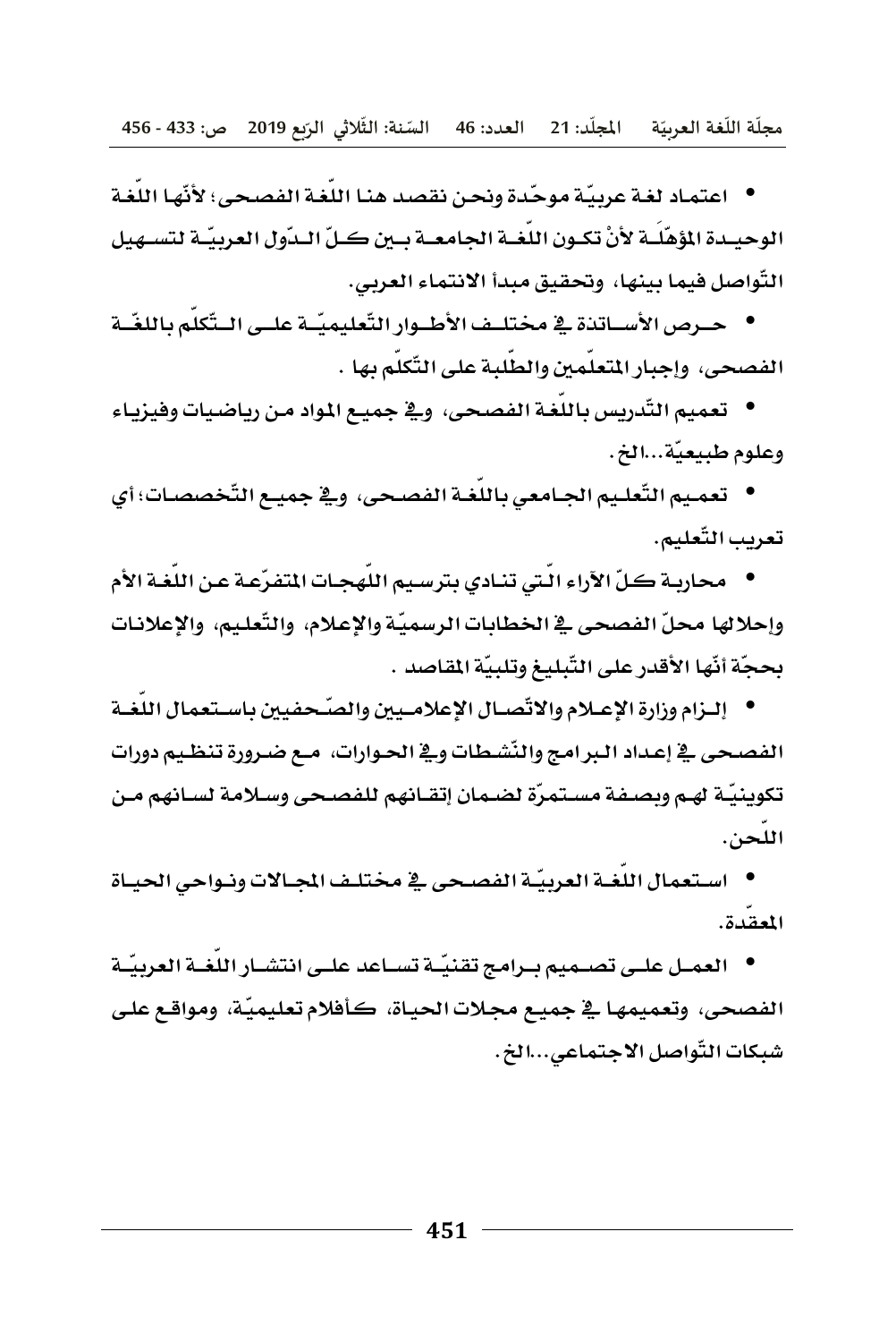الخانمة : وفي نهايّة هذا المقال لا يسعنا إلا أن ندعو إلى العمل بكلّ ما أوتينا مـن قـوّة مـن أجـل إرجـاع الاعتبـار للغتنـا العربيّـة المقدّسـة فقداسـتها مـن قداسـة القرآن الكريم، ويكفيها فخراً أنّها اللُّغة الّتي اختارها الله سبحانه وتعالى من بين جميع اللُّغات لتكون لغـة القـرآن الكريم لقولـه عـزّ وجلّ \_في محكم تنزيلـه: { إِنَّا حعلناه قرآناً عربياً لعلَّكم تعقلون} <sup>32</sup>، كما يحب علينا العمل على استعادة مكانتها مثلما كانت في القرون الوسطى لغةً عالميّة، وسيّدة اللغات جميعاً بدون منازع، خاصة أنّها لغة تتوفّر فيها جميع الشّروط، فهي ليست قاصرة ولا عاجزة إنّها اللّغة الوحيدة الّتى لها القدرة على لمّ شمل العرب وتوحيد كلمتهم وصدق الشّاعر **حليم دموس حين قال:** 

لغسةً إذا وقعست علسي أسماعنـــا - كانست لنسا بسرداً علسي الأكبساد ســـــتظلّ رابطـــــةً تؤلّــــف بيننـــــا فهــــي الرّجــــاء لنــــاطق بالضّــــادِ إنّهـا اللّغـة الّتي كُتب لهـا الخلـود والاسـتمراريّة إلى أن يـرث الله الأرض ومـا عليها وحسبها ذلك.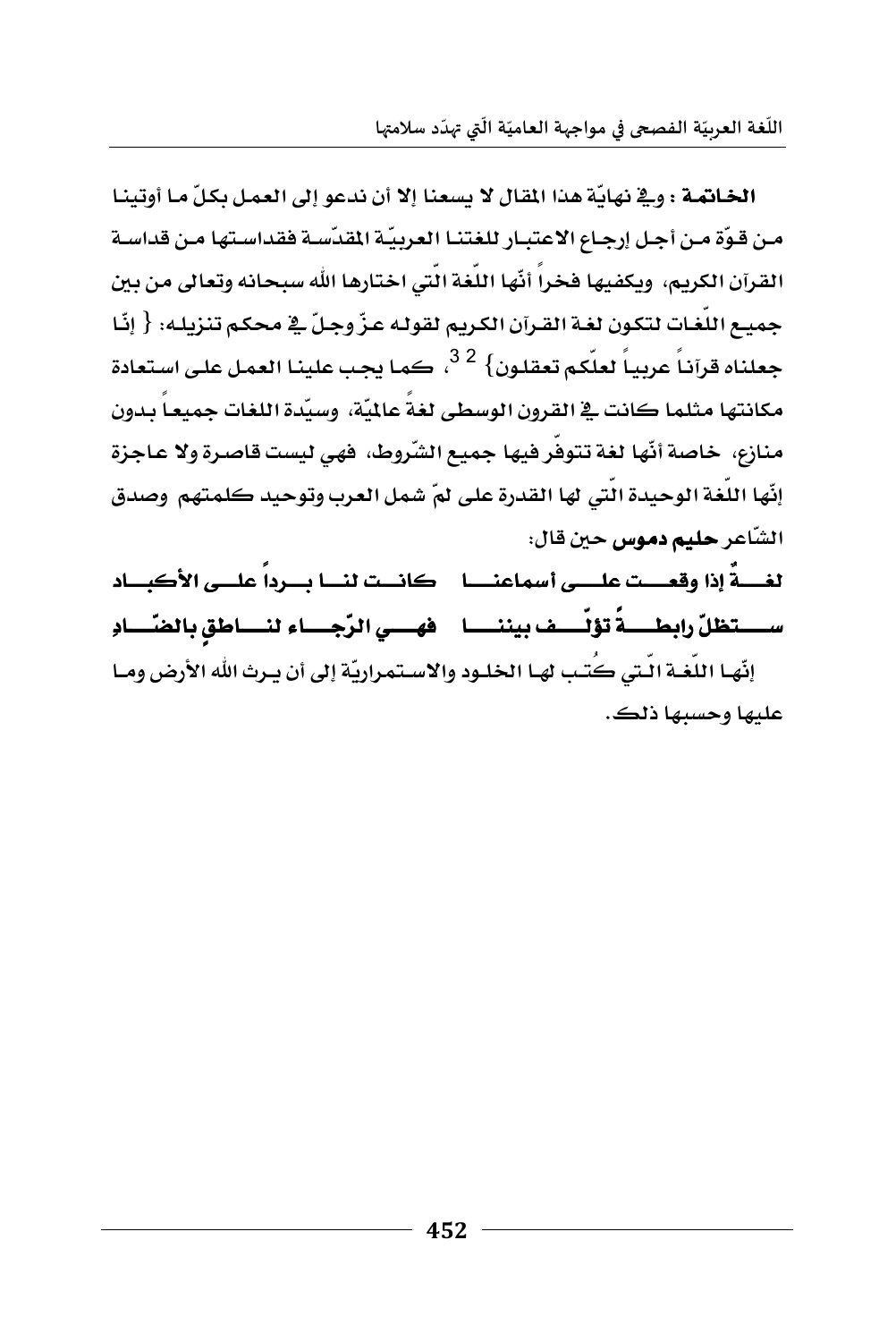#### قائمة المسادر والمراجع:

القرآن الكريم.  $^{-1}$  $.2$ به ط2. <sup>3</sup>- ابن سدة الأندلسى: المخصّص في اللغة، دار الأفاق الجديدة، تحق: لجنة إحياء التّراث العرب، بيروت لبنان، دط، دت. <sup>4</sup>- ابن منظور لسان العرب، مادّة (ل، ٥، ج)، دار إحياء التّراث العربي، بيروت لبنان ط2 .2 $\tau$  1993 <sup>5</sup>- إبراهيم كايد،: العربيّة الفصحي بين الازدواجيّة اللغويّة والثنائيّة اللغويّة، الجلة  $1.$ العلميّة لجامعة الملك فيصل، المجلد 61.ص، 2002، العدد ا  $2$ أنيس فريحة: نظريات في اللّغة، المكتبة الجامعيّة، دار الكتاب اللّبناني، بيروت ط $^6$ .1981 <sup>7</sup>- أنيس، إبراهيم: في اللّهجات العربيّة، مكتبة الأنجلو المصريّة، القاهرة، مصر ط2 1995م. والتَّوزيع  $10$  - إبراهيم خليل: مدخل إلى علم اللغة. عمان، الأردن: دار المسيرة للنشر والتَّوزيع  $2010$  م. <sup>9</sup>- الطيب بكوش: إشكاليات الفصحى والدّارجات: بحث ضمن كتاب من قضايا اللغة العربيّة المعاصرة. القاهرة، مصر، (دط)، <sup>11</sup> – دروزة، عزة. العاميّة والفصحى: مقال ضمن قضايا وحوارات النّهضة العربيّة المشورة <u>ـ</u>2 كتاب (الفصحي والعاميّة)، تحرير وتقديم: محمد كامل الخطيب دمشق: منشورات وزارة  $.2004$  الثقافة، دط،  $\,$ سهام مـاذن: بـين الفصـحى والعاميّـة: دراسـة مقارنـة لتراكيـب اللغـة العربيّـة، رسـالة -ماجستير، جامعة الجزائر، 1997.  $.41$ الرابع، ج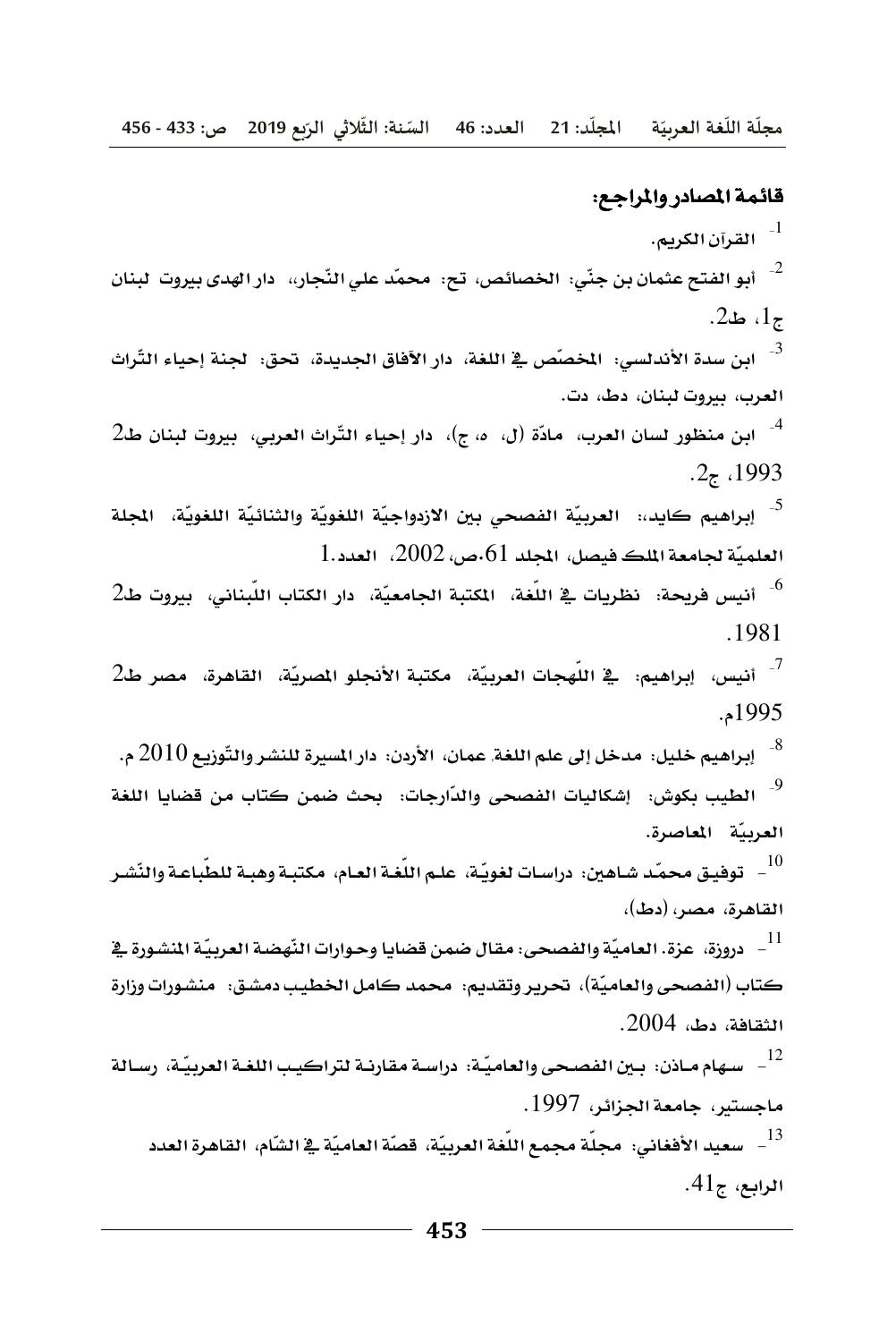.<br>اللّغة العربيّة الفصحى في مواجهة العاميّة الّتي تهدّد سلامتها ŕ ֦֧֦֡֕

<sup>14</sup> - شهاب الدّين أحمد بن محمّد بن عمر الخفّاجي، شفاء الغليل فيما ـ <u>2</u> كلام العرب من الدّخيل، قدّم لـه وصحّحه ووثّق نصوصه وشـرح غريبـه: محمّد كشّاش، دار الكتب العلم*ـى* بيروت، لبنان، ط1، 1998م. .<br><sup>15</sup> – شوق*ي ضي*ف: المدارس النّحويّة، دار المعارف، القاهرة، ط5، 1999م. ر محمّد الحباس: دراسة تطوّر المفردات العربيّة من خلال كتب اللّحن، رسالة ماجستير " **جامعة الجزائر، 1983**, 17 - محمد البرازي: ، *مش*كلات اللّغة العربيّة الماصرة، مكتبة الرسـالة، عمـان، الأردن ط $^{-17}$ **K**1989 <sup>18</sup> – هـلال، عبـد الغضار حامـد: اللّهجـات العربيّـة نشـأة وتطـورًا، دار الفكـر العربـي القــاهرة

 **دط، . 1998م. .**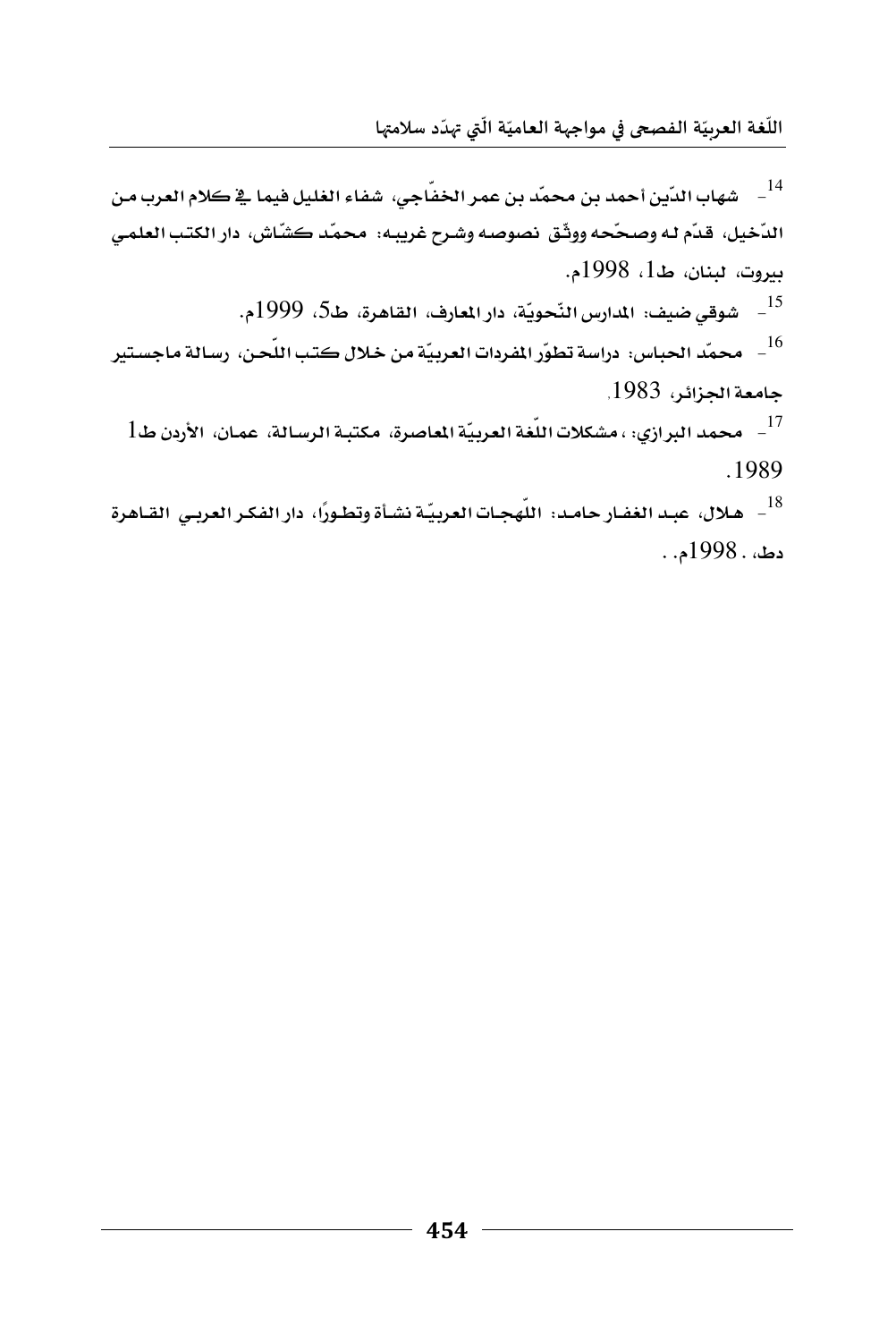مجلّة اللّغة العربيّة المجلّد: 21 العدد: 46 السّنة: الثّلاثي الرّبع 2019 ص: 433 - 456 ֦֡֡֜ ĭ ֦֧<u>֓</u> ֡֡֜֜ ֦֧֦֧֦ ֦֧֦֧֦֧֦֧֦֧֦֧֦֧֦֧֦֧֦֧֦֧֦֧ׅ֧֜֓<u>֚֓</u>

#### **الهوامش:**

لمادل خلف: اللغة والبحث اللغوي، : مكتبة الآداب، القاهرة، دط، 1994م، ص 51.<br>-.<br><sup>2</sup> ابن جني: الخصائص، تح: محمّد علي النّجّار، دار الكتب الصريّة، طـ2006، ج1، ص33. والفـتح عثمـان بـن جنّـي: الخصـائص، تـح. محمّـد علـي النّجـار، دار الهـدى، بـيروت ج1، ط2 كا **ص**33**K** لا: الأندلسي: المخصّص في اللغة، دار الآفاق الجديدة، تحق: لجنة إحياء التّراث العرب، بيروت<mark>.</mark> **Rن،ص**30**K**  .<br><sup>5</sup>توفيق محمّد شاهين: دراسات لغويّة، علم اللّغة العام، مكتبـة وهبـة للطّباعـة والنّشـر، القـاهرة، مصـر  **K**13**ص،**1995**،EدطF** أنـيس فريحــة: نظريــات ⊈ اللّغــة، المكتبــة الجامعيّــة، دار الكتــاب اللّبنــاني، بـيروت، ط2، 1981 °ـ **ص**14**K**   $^7$ نقلاً عن توفيق محمّد شاهين: درا*س*ات اللّغويّة، ص $^7$ **1**4للرجـع نفسه، ص14. <sup>9</sup> محمد البرازي: ، مشكلات اللّغة العربيّة الماصرة، مكتبة الرسالة، عمان، الأردن، ط1، 1989 **ص**125 1<sup>10</sup> ابن منظور لسان العرب، مادّة (ل، م،ج)، دار إحياء النّراث العربي، بيروت لبنـان، ط2، 1993، ج2 **ص**340**K** 11 أنيس، إبراهيم: قاللّهجات العربيّة، مكتبة الأنجلو المصريّة، القاهرة، حلـ2 1995م، ص17 <sup>12</sup> المرجع نفسه، ص17.  $12$ سورةِ الأحقافِ؛ الآيّة $^{13}$ <sup>14</sup> هـلال، عبـد الغضار حامـد. اللّهجـات العربيّـة نشـأة وتطـورًا، دار الفكـر العربـي، القـاهرة، . 1998م. **ص**34**K**  <sup>15</sup> توفيق محمّد شاهين: دراسات لغويّة ـڤـِ علم اللّغة العام، ص14. <sup>16</sup> سـهام مـاذن: بـين الفصـحى والعاميّـة: دراسـة مقارنـة لتراكيب اللغـة العربيّـة، رسـالة ماجسـتير جامعة الجزائر، 1997، ص28.